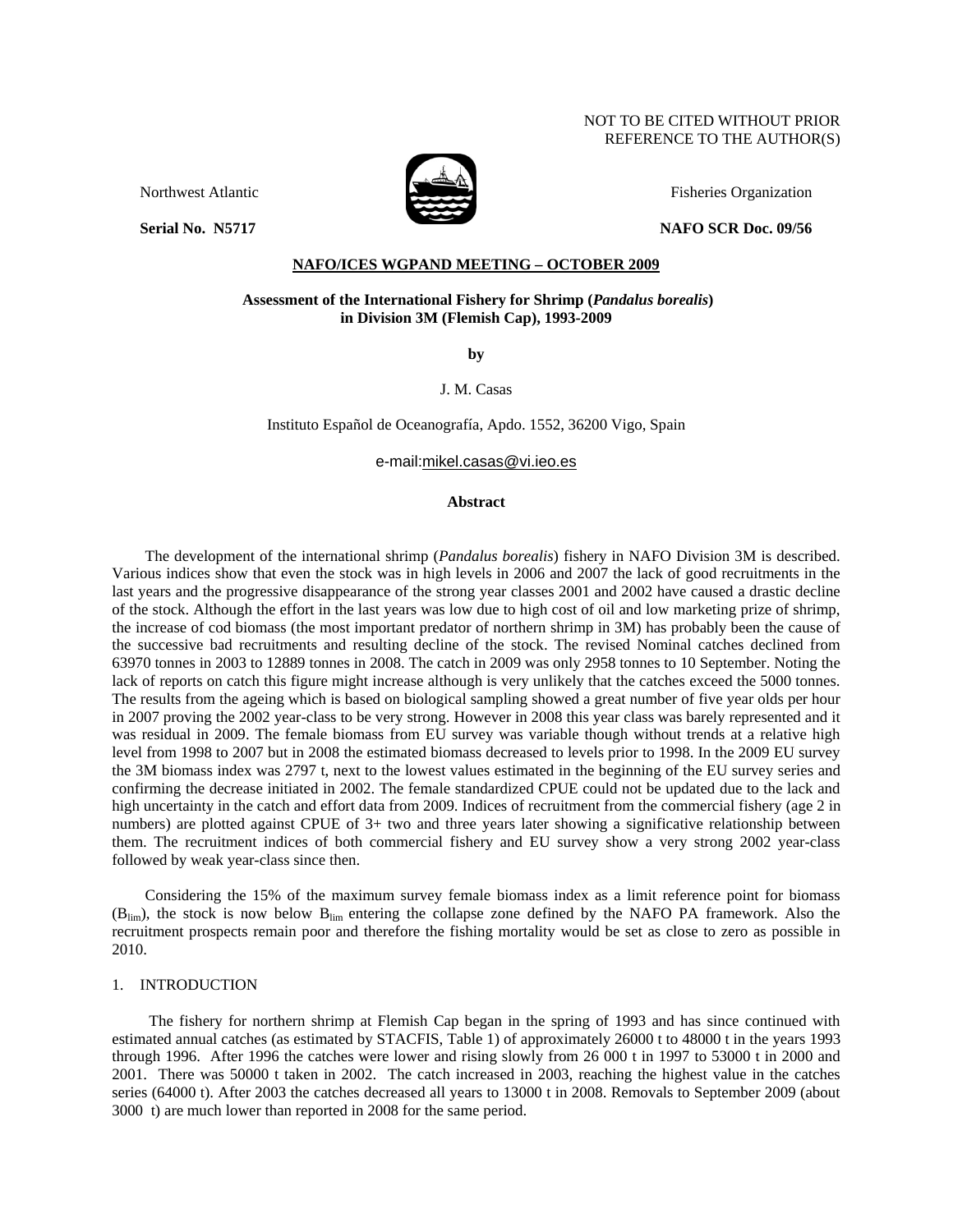Since 1993 the number of vessels ranged from 40-110, and in 2006 there were approximately 20 vessels fishing shrimp in Div. 3M compared to 50 in 2004. There is not a lot of information on the number of vessels taking part in the shrimp fishery since 2007 but probably they do not exceed 10 units in 2009.

The development of the international shrimp (*Pandalus borealis*) fishery in NAFO Division 3M is described. Various indices are listed with the purpose of tracking the status of the Flemish Cap shrimp stock. Among these the standardized CPUE and an international database of observer samples is used on which ageing was carried out. The results from the ageing are presented as well as numbers/hour per age based on the standardised CPUE. The indices of female stock are mainly from the EU survey. Also there is calculated a standardized CPUE series of female index. Moreover there is recruitment index from the EU survey and the commercial fishery.

Background on the assessment and management of this resource since 1993 can be found in Parsons (1998), Gudmundsdóttir (2003), Gudmundsdóttir and Nicolajsen (2003) Skúladóttir and Pétursson (2005) and NAFO Scientific Council Reports (2005).

#### 2. MATERIAL AND METHODS

#### *Standardization of CPUE*

The standardized dataset, consisting of data from Canada, Faroe Islands, Greenland, Iceland, Norway, Russia, Estonia and Spain from 1993 to 2008 was updated. Data were selected from the standardized data file where catch >0 kg and/or effort >10 hours. As area is not defined in some of the reported data and it has been noticed that area is not important to the regression (Gudmundsdottir, 2003) area is not used in the regression. Although Estonian data were available from 2009 they could not be used in the analysis due to the uncertainty on the allocation of the catches between 3M and 3L. The adopted criterion in previous years whereby only were analysed those trips where the catches were carried out exclusively in 3M Division, it could not be applied this year because all the trips with available information in 2009 presented catches in both divisions 3M and 3L.

With the updated international dataset the CPUE was again modelled against year, vessel, month and gear, but using the Generalized Linear Model function glm in Splus (version 6) where the modelled CPUE is log-linked. Effort is used as the weighting factor. As previous years the model was standardized to data from 1993, June, single trawl and Icelandic data.

#### *Samples*

Shrimp were separated into 3 categories namely, males, primiparous females (including transitional) and multiparous females according to the sternal spine criterion (McCrary. 1971), oblique carapace lengths were measured using sliding calipers and grouped into 0.5 mm length-classes. These data form the International shrimp aging database as recommended Appendix II of the 1999 NAFO Scientific Council meeting on shrimp (NAFO, 2003).

Modal analysis (MacDonald and Pitcher, 1979) was conducted on an individual month by month basis using each nation's catch, for weighting. This analysis provided the mean lengths and proportions at age and sex per month. The mean lengths were converted to mean weights using length weight relationships for the appropriate months to calculate the number caught (Skuladottir, 1997). An average length at age was calculated for the whole period, weighted by number caught each month and by nation. The mean lengths were then converted to weights using the length weight relationship for April-June. This was said to be the average weight for that particular year at age and sex. Since 2006, due to the lack of good information about length distributions from commercial fishery, the modal analysis was only conducted on length distributions estimated in the EU survey carried out in summer on Flemish Cap. In the same way, since 2006 the mean weights used in the calculations were estimated from the lengths-weight relationship obtained in the EU survey each year.

As response to NIPAG recommendation from SC Meeting in 2008, the age composition by sex in the fishery calculated from length distribution in the UE survey and from commercial samples was compared when both were obtained. The data used were the mean length by age estimated from UE surveys and from commercial fishery since 1993 to 2005. The mean length for age 1 was remove from the data set due to the low frequencies in the length distribution from EU survey data. With the mean lengths by age was built the Von Bertalanffy growth curves from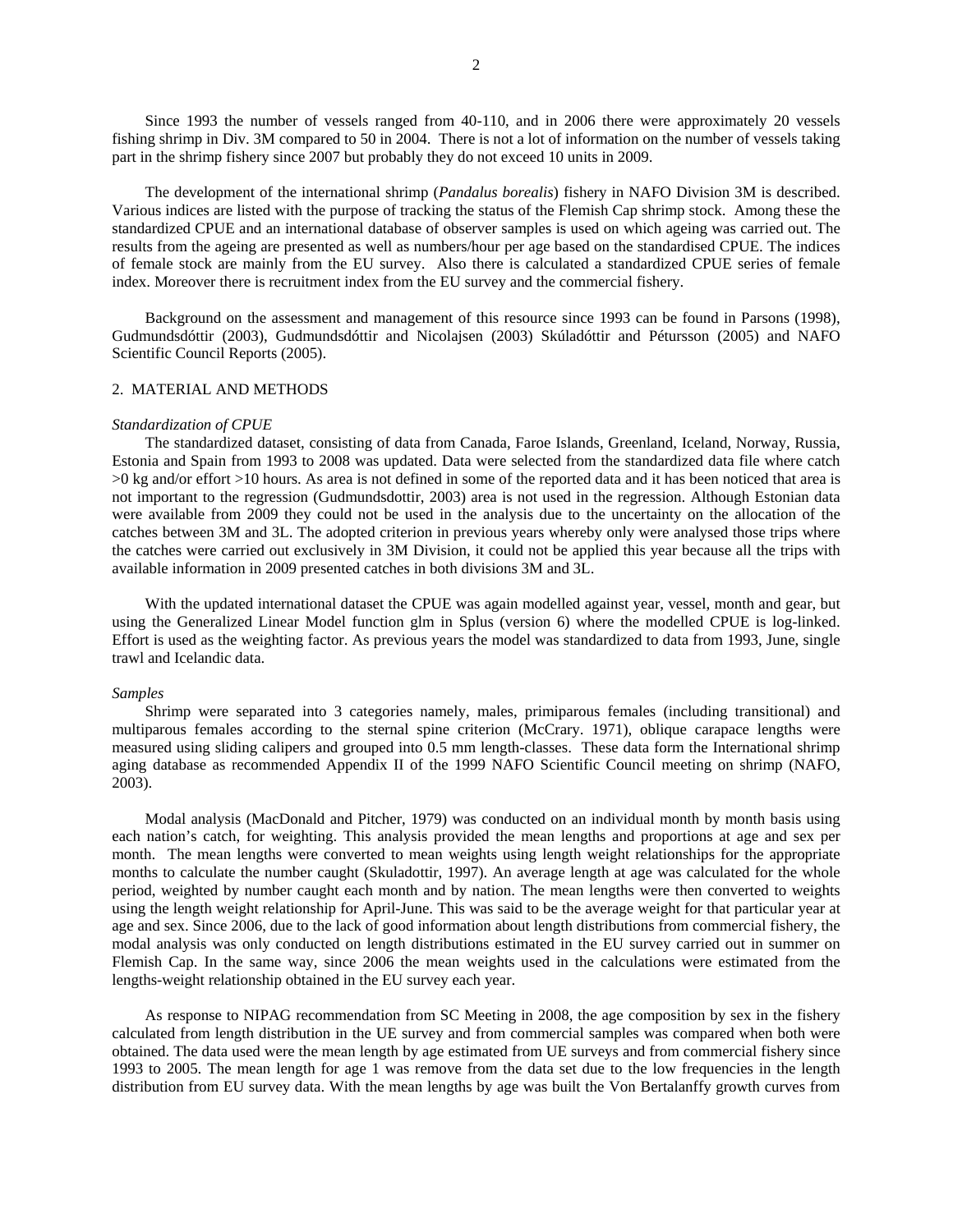the corresponding year class (1991 to 1999) and they were compared by means of Likelihood ratio test following Kimura (1980). All the statistical analysis was made in R (www.flr-project.org).

### 3. CATCH

The total catch per year is listed by nations in Table 1. The catch is mostly as it is reported to NAFO either provisionally in monthly reports and annually some StatlantA reports. But in some cases information are got from the shrimp specialists of the individual countries. As the flag nations of EU do not report provisionally on shrimp catch on Flemish Cap in 2009, the small catch of 2247 t to 10 October is only one preliminary estimate. The total catch recorded around 3000 t was much lower that the recorded last year for this date (figure 1).

### 4. CPUE MODEL

A summary table was made from the data, shown in Table 2. Table 3 shows the no. of data records used in the model by year and country. Whether the data had constant variance was tested by plotting standard errors versus mean CPUE (Smith and Showell, 1996) and fitting a line through the points (Figure 2). Since the coefficients of variance were constant (Table 4) a gamma distribution can be used, so the family parameter in glm was set as Gamma. The model was run and the diagnostic plots inspected. Some results from the model fit and the analysis of the deviance are shown in Table 5 and 6. Standard Splus diagnostic plots for the fit are shown in Figure 3. From the deviance residuals plots it can be seen that the right link function as well as the assumed variance function has been chosen. In spite of the right tail being broad the model is considered appropriate. From the analysis of deviance shown in table 6, it can be observed that most of the variation is explained by year and vessel factors (79%). The resulting index is shown in Table 7 and Figure 4. The index declined from 1993 to 1994 and was at low levels until 1997. Since 1998 it gradually increased up to 2006, declining in the two following years. Lack of reliable data for 2009 did not permit to estimated an index for this year.

## 5. EXPLOITATION RATE

Exploitation rate estimated as nominal catches divided by the EU survey biomass index of the same year is shown in Figure 5 and Table 8. This was high in the years 1994-1997 when biomass was generally lower. In the years 1998- 2004 the catch rate has been rather stable at a lower level. From 2005 to 2008 despite the exploitation rate remains stable at relative low values (between 1.9-1.5), the UE survey indexes estimated decreased year after year and in 2009 with preliminary exploitation rate around 1.7 the estimated biomass was the second lowest of the historical series in the EU survey.

### 6. RECRUITMENT

The EU survey provided two recruitment indices. The abundance of two years olds obtained in the main trawl since 1996 and the abundance for this age group in the juvenile shrimp bag attached to the gear since 2001 are presented together with the biomass and abundance index for age 3 and older (Table 9). The series is shown since 1996 for the main gear and since 2001 for juvenile bag. The first years of the series showed very small numbers of age 2 but since 2002 the abundance increased. Since 2003 when automatic winches were introduced in the EU bottom trawl survey, the gear was considered to catch much more young shrimp than before. When the number of age 2 in the EU surveys were regressed against 3+ biomass. There was never any fit whether it was lagged by 1, 2 or 3 years. However when the relationship is carried out with the abundance of age 3+ one year later (Figure 6), we can observe a significative correlation ( $R^2 = 0.45$ ).

Also, a series of 2 year olds (numbers/hour) in the commercial fishery have been plotted against the standardized CPUE of 3 + years (Table 10) by lagging 1, 2 or 3 years respectively. The best fit was between no. of age 2 and the CPUE 3+ two years later where  $R^2 = 0.59$  (Fig. 7).

The evolution of these recruitment indices shows a general agreement along the years (Figure 8). In the first tree years of the series (2001-2003) where the juvenile bag was used, the values estimated were very low if they are compared with the obtained for the commercial fishery and main gear in the EU survey. Probably this was due to the bad behaviour of the small bag attached to the main gear in those years. From the picture, the 2001 year-class appears above average in the EU survey main gear and also in the commercial fishery, but hardly seen in the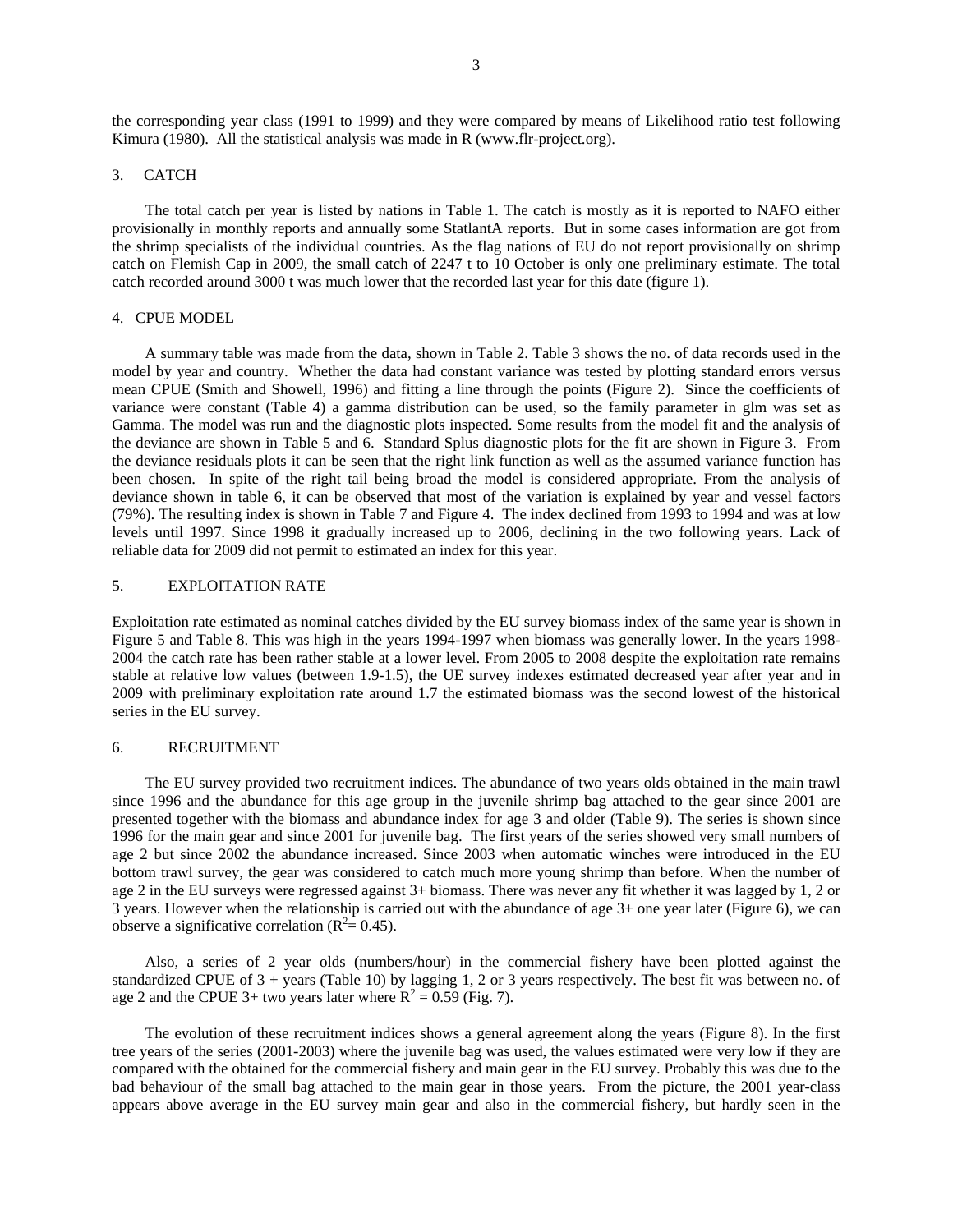juvenile bag. The 2002 year-class, 2 year old in 2004 is the biggest seen in all gears and was also very conspicuous as seen in deviations and length frequencies as 3 year olds in 2005 and as 4 year olds in 2006 (Skúladóttir, 2006). The following year-classes (2003-2007) were weak and well below average. In 2009 the value corresponding to age 2 from the commercial fishery in 2009 could not be estimated due to lack of reliable information.

### 7. AGE ASSESSMENTS

Age analysis was carried out on biological samples obtained from a few nations in the past years (1993-2005). From 2006 due to the lack of adequate data from commercial fisheries the mean lengths and weights at age and sex group as well as their proportions in the catches were estimated from EU surveys. This change in the source of samples does not affect significantly the estimates of the age composition based on nominal catches (Casas, 2009) and therefore they can be compared along the years in the historical series.

 Table 11 provides results of the age analyses (length and weight at age and sex are listed). This analysis allows the calculation by sex and age group of the number per hour, kg per hour and number caught (based on nominal catch and the CPUE model). It should be noted that there are difficulties in the aging, once shrimp reach carapace lengths of  $>24$  mm. For this reason, it is likely that 6 and 7 year olds are badly defined.

The Tables 12 list the number at age of shrimp caught in the commercial fishery from 1996 to the present corresponding to the nominal catches annually recorded The Table 13 and 14 show on a yearly basis the average lengths and weights at age weighted by the total number of shrimp caught annually.

Table 15 lists the number per hour caught in the commercial fishery. This is also calculated from Table 11 by first calculating proportions of standardized kg/hour for each age and sex class.

### 7. FEMALE INDICES

The biomass indices From EU surveys have been corrected in the years 1988 to 2002 for adjusting for the more efficient research vessel taken into use in 2003 (Casas *et al*. 2004). The spawning stock (female biomass) as determined from the EU survey biomass index (Figure 9 and Table 16) increased rapidly during the years prior to the fishery, from 1989 and 1990 to 1992. This may have been due to a gradual increase in stock size after the cod biomass declined in the area. But this was also a reflection of the very strong 1987 year class, most of which were female during 1992. After that the stock recovered reasonably well although with high annual variability in the last years (historical maximums in 2002 and 2005 were followed by years with lower biomass but at a relative high level). The female biomass estimated in 2009 about 1764 t show a decrease of 74 % with respect to 2008 and it is between the lowest values of biomass recorded in the total of the historical series. This drastic decline of shrimp biomass is likely associated to the increase of the cod stock experimented in the last years (Figures 10 A and B). These figures show the significant and inverse correlation between cod and female shrimp biomass.

A spawning stock biomass (SSB) index was calculated as kg/hr of primiparous (including transitionals) plus multiparous females from the international observer data base and the standardized CPUE model. The female CPUE is presented Table 16. This index was standardized to the mean of the series and plotted (Figure 11). The prominent 1993 value was due to the strong 1987 year-class, but the next year-class appeared to have decreased in strength. The gradual increase between 1998 and 2004 was due to the presence in the fishery of the above average year classes 1996, 1997 and 1999. The strong 2001 and 2002 year classes especially the latter were the cause of the strong increase carried out between 2004 and 2006 where is reached the highest value of the historical series. Since 2003 the incoming year classes were very weak causing the decline of the Female CPUE in the following two years. In 2009 the lack of reliable data did not allow to estimate the corresponding index.

### 8. PRECAUTIONARY APPROACH

In the absence of other suitable methods to indicate a limit reference point for biomass the EU survey biomass female index was used (SCS Doc. 04/12). The point at which a valid index of stock size has declined by 85% from the maximum observed index level provides a proxy for *Blim*.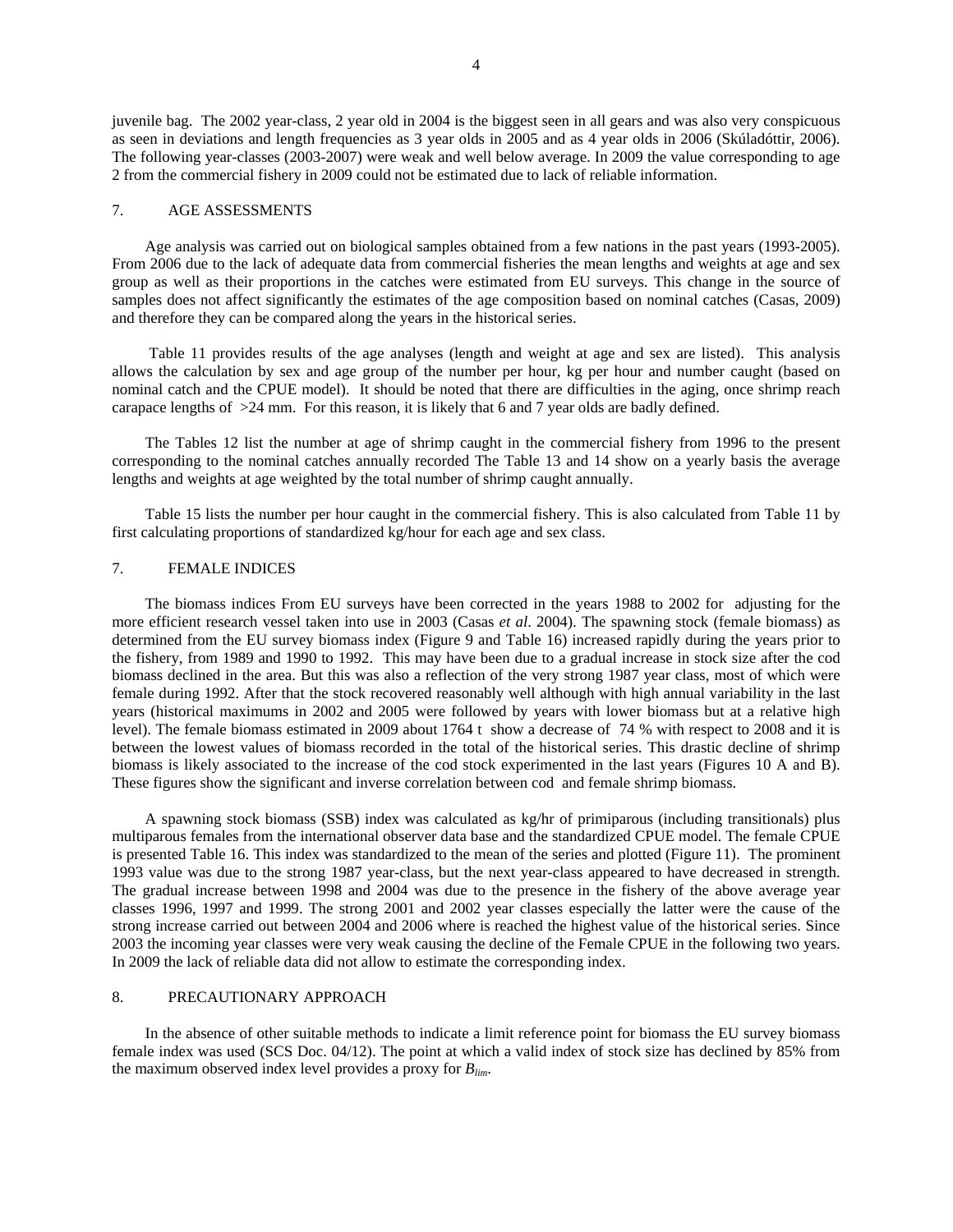The EU survey of Division 3M provides an index of female shrimp biomass from 1988 to 2009 with a maximum value of 17 091t in 2002 and a similar value of 15 500 in 1992. An 85% decline in this value would give a  $B_{lim}$  = 2 600 t. The female biomass index was below this value only in 1989 and 1990, before the fishery. If this method is accepted to define  $B_{lim}$  the index in 2009 it is well below the limits (Figure 11).

### 9. ANOTHER STUDIES

This exercise is consequence of the request from Fisheries Commission in the  $31<sup>st</sup>$  annual meeting about the possible contribution of fishery catches to changes in stock size of 3M shrimp and the fraction on average, of the year's catches is taken before the execution of the survey.

In order to assess a possible relation between the fishery catches in the months prior to the survey (January to May) and the stock size estimated in that survey, a linear regression was carried out with the catch data by month available from the NAFO Statland 21B. The results of the analysis are shown in the figure 13 and table 17. From that analysis could not be observed any relationship and thus there is no reason to consider the contribution of the fishery catches taken in the months prior to survey to changes in the stock size in 3M shrimp.

### 10. SUMMARY

Catches of shrimp on the Flemish Cap have been maintained at a high level averaging between 1995 and 2005. However since 2006 they have been falling gradually and from the provisional catches reported to October, around 3000 tons, the catch level in 2009 will be probably much lower than 2008.

The CPUE model shows a general declined between 1993 and 1996, increasing the catch rate from 1997 up to 2006. After then the CPUE show a decreasing trend in the following two years. The scarce of data in 2009 as well as the high uncertainty in the allocation of the catches between 3M and 3L did not allow estimating a standardized CPUE for 2009.

In 2009 the exploitation rate estimated for October will be higher than in 2008. From 2005 to 2008 despite the exploitation rate remained stable at relative low values (between 1.9-1.5), the UE survey indexes estimated decreased year after year. In 2009 with preliminary exploitation rate around 1.7 the estimated biomass was the second lowest of the historical series in the EU survey.

The spawning stock biomass from the EU survey also decreased between 1993 and 1994, increased since 1997 to 1998 and stayed stable to 2007. The strong decline of the female biomass index in 2008 and 2009 confirm the decreasing trend of this stock caused by the weak recruitment in the last five years.

The drastic stock decline on Div. 3M shrimp is inversely associated to the rebuilding of the cod stock in 3M Division.

#### 10 ACKNOWLEDGEMENT

Appreciation is expressed to those who provided data for inclusion in this paper .

- 11 REFERENCES
- Casas J.M., J. L. Del Rio, J.L., and D. Gonzales Troncoso, 2004. Northern shrimp (Pandalus borealis) on Flemish Cap surveys 2003 and 2004. NAFO SCR Doc. 04/77, Serial No. N5047: 24p.

Casas J.M., 2009. Northern shrimp (*Pandalus borealis*) on Flemish Cap surveys 2009. NAFO SCR Doc. 09/54 Serial No. N5715:

Casas, J.M., 2009. Comparison of Northern shrimp (*Pandalus borealis*) age composition calculated from length distributions in the EU Survey and from commercial samples in 3M Division. NAFO SCR Doc. 09/57 Serial No. N5718: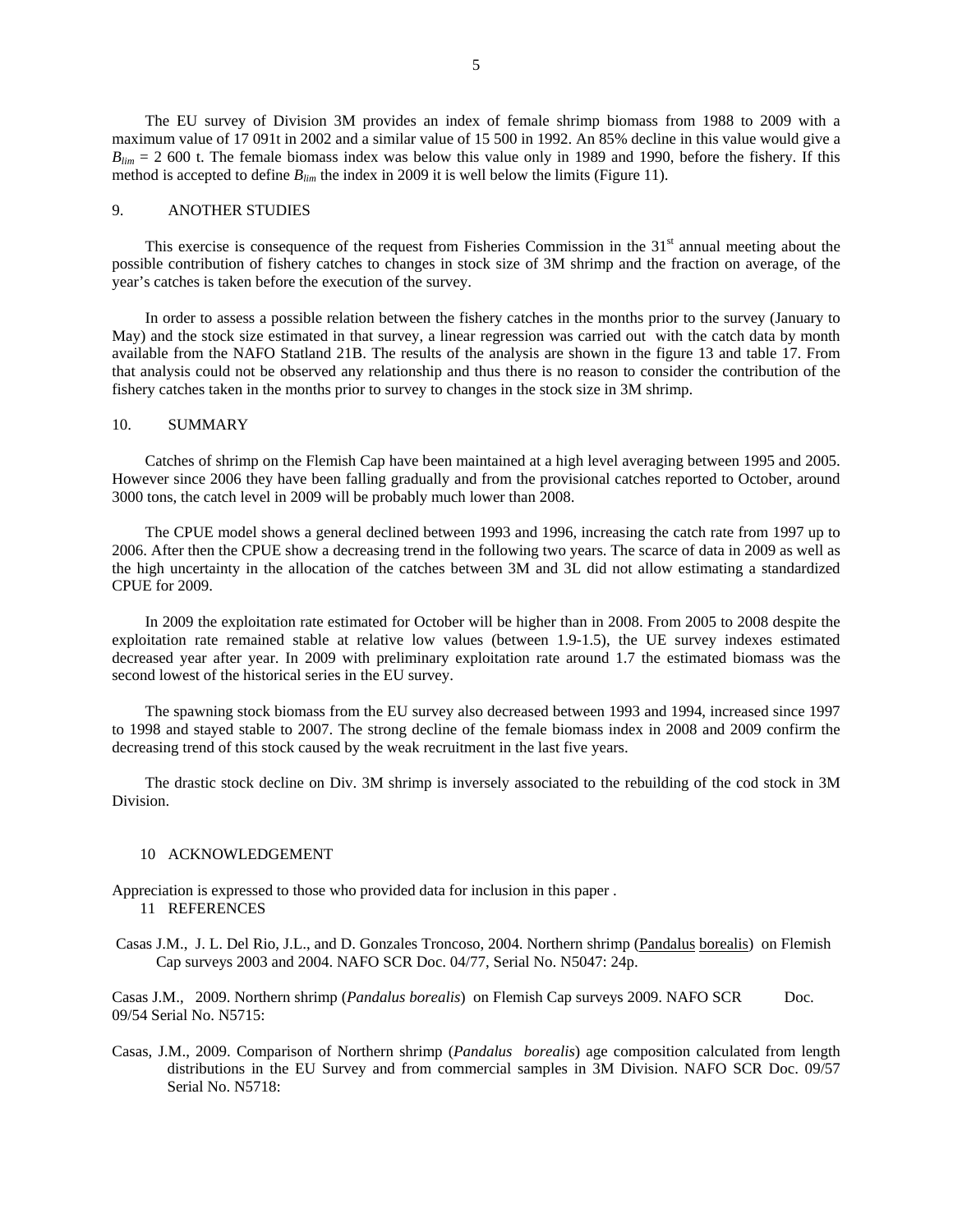- Gudmundsdóttir, Á. 2003. A short note on modelling in S-plus the standardized CPUE for northern shrimp (Pandalus borealis) in Division 3M. NAFO SCR Doc. 03/89, Serial No. N4931: 5p.
- Gudmundsdóttir, Á., and A. Nicolajsen 2003. Standardized CPUE indices for shrimp (Pandalus borealis) in Division 3M(Flemish Cap) 1993-2003. NAFO SCR Doc. 03/90, Serial No. N4932: 8p.
- Kimura, D.K. 1980. Likelihood methods for the von Bertalanffy growth curve. U.S. Fish. Bull. 77(4):765-776.
- McCrary, J.A. 1971. Sternal spines as a characteristic for differentiating between females of some Pandalidae. J.Fish. Res. Board Can. 28: 98-100.
- MacDonald P. D. M.. and T. J. Pitcher 1979. Age groups from size-frequency data: A versatile and efficient method of analysing distribution mixtures. . J.Fish. Res. Board Can. 36: 987-1011.
- NAFO. 2003. Scientific Council Reports, 2003.
- NAFO. 2005. Scientific Council Reports, 2005.
- Parsons, D.G., 1998. The International Fishery for Shrimp (Pandalus borealis) in Division 3M (Flemish Cap), 1993 -1998. NAFO SCR Doc. 98/92, Serial No. N3093: 12p.

Skúladóttir, U., 1997. The Icelandic shrimp fishery (Pandalus borealis Kr. ) at Flemish Cap in 1993-1997. NAFO SCR Doc. 97/85, Serial No. N2931: 30p.

Skúladóttir, U., 2006. The Icelandic shrimp fishery (Pandalus borealis Kr. ) at Flemish Cap in 1993-2006. NAFO SCR Doc. 97/85, Serial No. N2931: 30p.

Skúladóttir, U., and G. Pétursson 2005 . Assessment of the international fishery for shrimp (Pandalus borealis Kr. ) in division 3M (Flemish Cap), 1993- 2005. NAFO SCR Doc. 05/89, Serial No. N5194: 21p.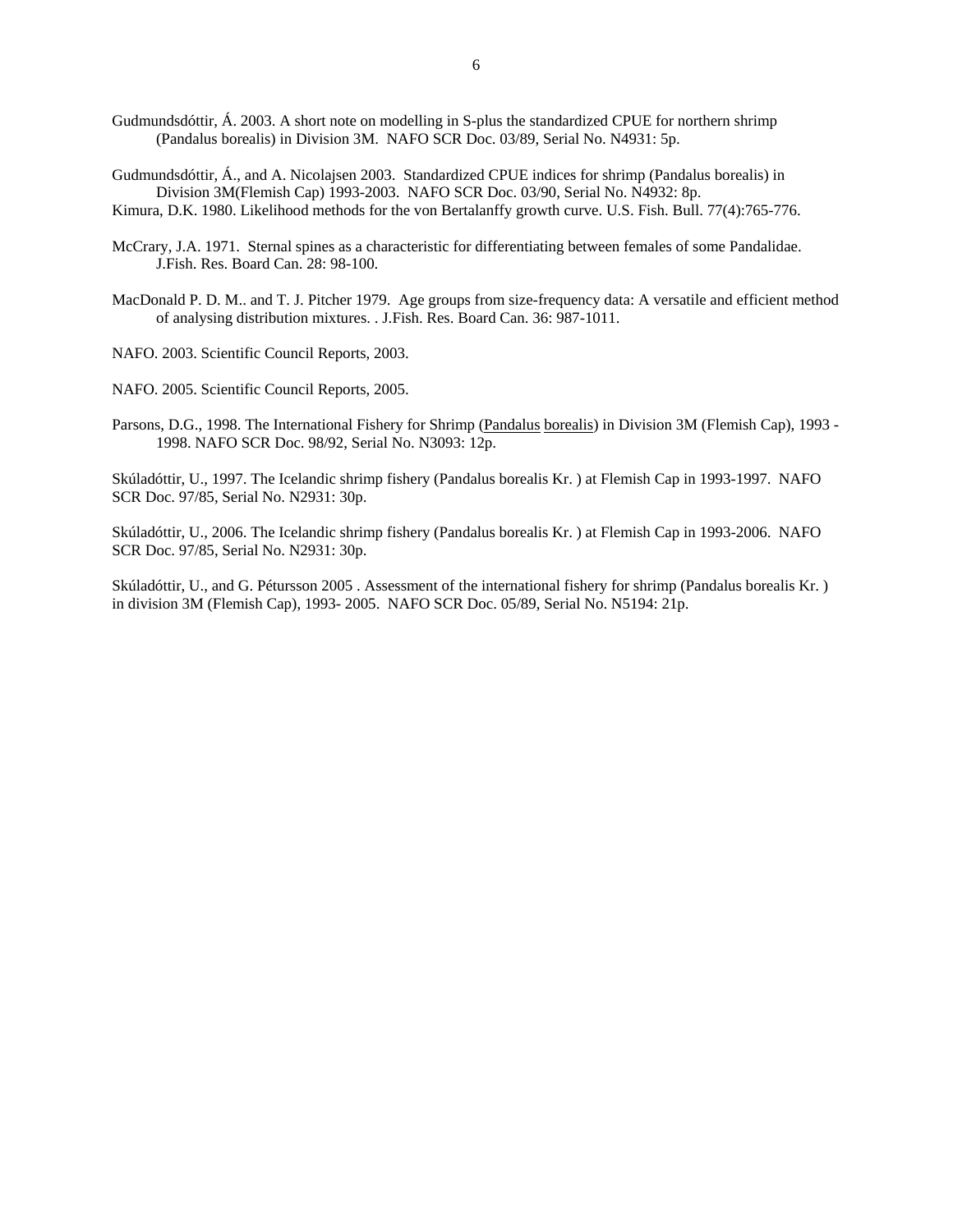| ۰ |  |
|---|--|
|   |  |
|   |  |

Table 1. Annual nominal catches (t) by country of northern shrimp (*Pandalus borealis*) caught in NAFO Div. 3M.

| <b>Nation</b>            | 1993  | 1994   | 1995  | 1996  | 1997  | 1998  | 1999  | 2000                   | 2001      | 2002                   | 2003                    | 2004      | 2005     | 2006                     | 2007      | 2008      | 2009* |
|--------------------------|-------|--------|-------|-------|-------|-------|-------|------------------------|-----------|------------------------|-------------------------|-----------|----------|--------------------------|-----------|-----------|-------|
| Canada                   | 3724  | 1041   | 970   | 906   | 807   | 484   | 490   | $\overline{2}$<br>618  | 295       | 16<br>2                |                         |           |          | 10<br>$\overline{2}$     |           |           |       |
| Cuba                     |       |        |       |       |       |       | 119   | 46                     | 1037      | 1537                   | 1462                    | 969       | 964      | 1126                     | 446       | 11        |       |
| <b>EU/Estonia</b>        |       | 1081   | 2092  | 1900  | 3240  | 5694  | 10835 | 2<br>3256              | 9851      | 14215<br>۷             | 12851                   | 13444     | 212009   | 2 8466<br>$\overline{2}$ | $10607^2$ | $10255^2$ |       |
| <b>EU/Denmark</b>        | 800   | 400    | 200   |       |       | 437   | 235   |                        | 93        | 359                    |                         |           |          |                          |           |           |       |
| EU/Latvia                |       | 300    | 350   | 1940  | 997   | 1191  | 3080  | 3105                   | 2961      | 1892                   | 3533                    | 3059      | 2212     | 1330                     | 1939      | 1285      |       |
| EU/Lithuania             |       | 1225   | 675   | 2900  | 1785  | 3107  | 3370  | 3529                   | 2701      | 3321                   | 3744                    | 4802      | 3652     | 1245                     | 1992      | 410       | 2247  |
| <b>EU/Poland</b>         |       |        |       |       | 824   | 148   | 894   | 1692                   | 209       |                        |                         | 158       | 458      | 224                      |           |           |       |
| <b>EU/Portugal</b>       | 300   |        | 150   |       | 170   | 203   | 227   | 289                    | 420       | 16                     |                         | 50        |          |                          |           |           |       |
| <b>EU/Spain</b>          | 240   | 300    | 158   | 50    | 423   | 912   | 1020  | 1347                   | 855       | 674                    | 857                     | 2<br>1049 | 2<br>725 | 2<br>997                 | 768       | 406       |       |
| <b>EU/United Kingdom</b> |       |        |       |       |       |       |       |                        |           |                        | 547                     |           |          |                          |           |           |       |
| Faroe Is.                | 7333  | 6791   | 5993  | 8688  | 7410  | 9368  | 9199  | 2<br>7719              | 210228    | 8516<br>$\overline{2}$ | $\overline{2}$<br>12676 | 4952      | 2457     | 1102                     | 2303      | 1201      | 691   |
| France (SPM)             |       |        |       |       | 150   |       |       | 138                    | 337       | 161                    |                         |           | 487      |                          | 741       |           |       |
| <b>Greenland</b>         | 3788  | 1 2275 | 2400  | 1107  | 104   | 866 1 | 576   | 1734                   |           | 644                    | 2<br>1990               |           | 12       | 2 1 7 7 8                |           |           |       |
| <b>Iceland</b>           | 2243  | 2355   | 7623  | 20680 | 7197  | 6572  | 9277  | $\overline{c}$<br>8912 | 5265<br>2 | 5754                   | 4715                    | 3567      | 4014     | 2099                     |           |           |       |
| Japan                    |       |        |       |       |       |       |       | 114                    | 130       | 100                    | 117                     |           |          |                          |           |           |       |
| <b>Norway</b>            | 7183  | 8461   | 9533  | 5683  | 1831  | 1339  | 2975  | 2<br>2669              | 2972      | 11833                  | 21238                   | 1738      | 223      | 890                      | 1872      | 321       |       |
| <b>Russia</b>            |       | 350    | 3327  | 4445  | 1090  |       | 1142  | 7070                   | 5687      | 1176                   | 3                       | 654       | 266      | 46                       | 73        | 20        | 20    |
| <b>Ukraine</b>           |       |        |       |       |       |       |       |                        | 348       |                        | 237                     | 315       |          | 282                      |           |           |       |
| <b>USA</b>               |       |        |       |       |       |       |       | 629                    |           |                        |                         |           |          |                          |           |           |       |
| <b>Total</b>             | 25611 | 24579  | 33471 | 48299 | 26028 | 30321 | 43439 | 52867                  | 53389     | 50214                  | 63970                   | 45757     | 27479    | 18595                    | 20741     | 12889     | 2958  |

1 NAFO Statlant 21 A

2 NIPAG estimates

\* NIPAG Preliminary to 10 October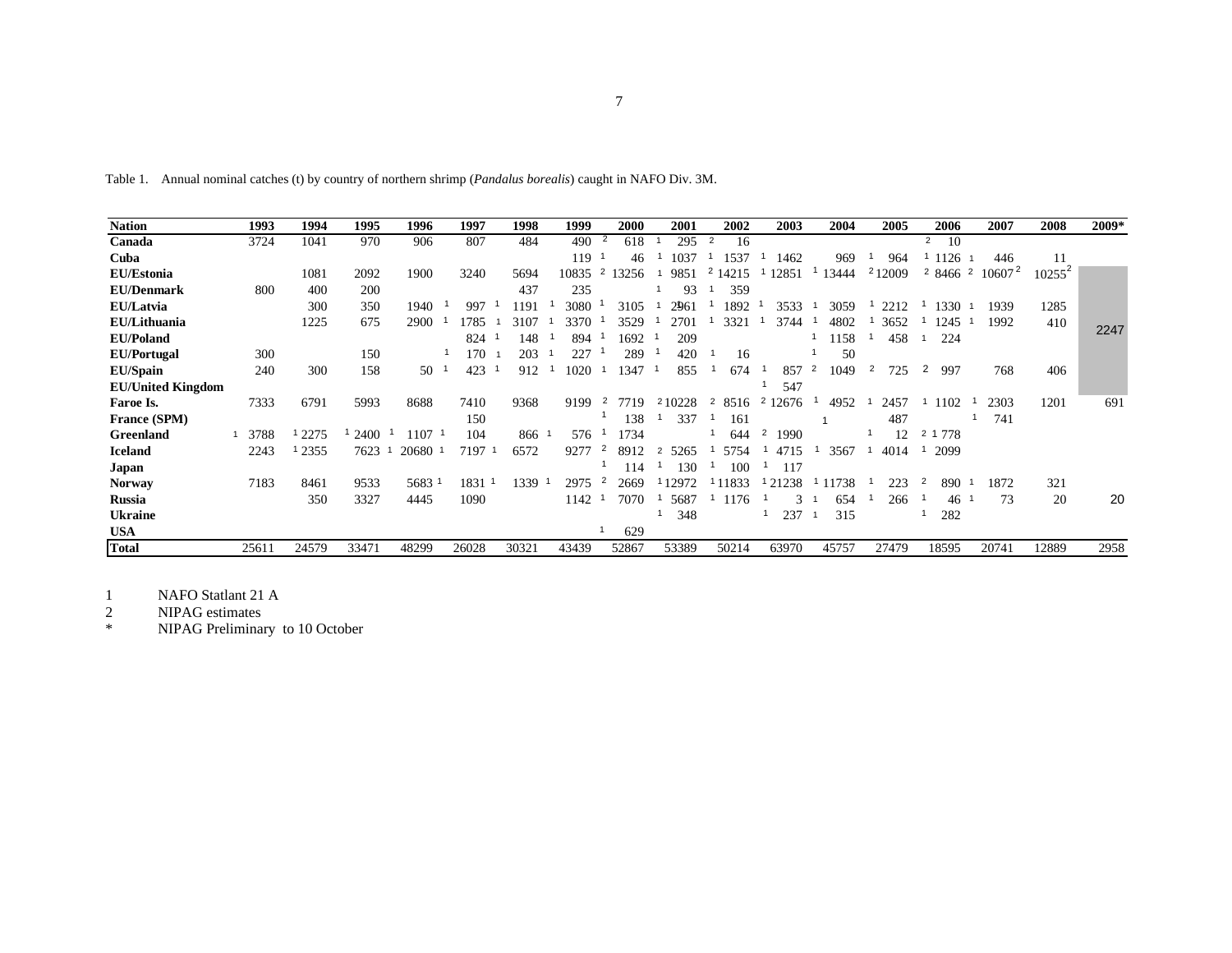| year | No. of obs | <b>Mean CPUE</b> | Std. dev | Min  | <b>Max</b> | $\mathbf{C}\mathbf{V}$ |
|------|------------|------------------|----------|------|------------|------------------------|
| 1993 | 245        | 357              | 44       | 895  | 149        | 0.417                  |
| 1994 | 236        | 235              | 10       | 709  | 104        | 0.443                  |
| 1995 | 472        | 270              | 48       | 1182 | 129        | 0.477                  |
| 1996 | 928        | 227              | 45       | 848  | 114        | 0.503                  |
| 1997 | 376        | 286              | 92       | 602  | 97         | 0.337                  |
| 1998 | 325        | 374              | 78       | 1316 | 144        | 0.384                  |
| 1999 | 359        | 380              | 58       | 837  | 146        | 0.384                  |
| 2000 | 377        | 419              | 48       | 1153 | 165        | 0.394                  |
| 2001 | 275        | 411              | 59       | 966  | 140        | 0.342                  |
| 2002 | 194        | 502              | 25       | 932  | 163        | 0.325                  |
| 2003 | 239        | 600              | 129      | 1371 | 234        | 0.390                  |
| 2004 | 162        | 564              | 227      | 1425 | 206        | 0.366                  |
| 2005 | 126        | 567              | 65       | 1145 | 176        | 0.310                  |
| 2006 | 59         | 606              | 56       | 1021 | 228        | 0.377                  |
| 2007 | 41         | 599              | 183      | 1353 | 274        | 0.457                  |
| 2008 | 23         | 450              | 57       | 683  | 178        | 0.395                  |

Table 2. Analysis about the CPUE data

**Table 3. Number of data records which are used in the final model fit by year and country.** 

| Year | CAN | <b>EST</b> | <b>FRO</b> | <b>GRL</b> | ICE | <b>NOR</b>     | <b>RUS</b> | <b>SP</b> |
|------|-----|------------|------------|------------|-----|----------------|------------|-----------|
| 1993 | 55  |            |            | 75         | 41  | 74             |            |           |
| 1994 | 38  |            |            | 44         | 50  | 104            |            |           |
| 1995 | 53  |            | 86         | 37         | 172 | 111            | 13         |           |
| 1996 | 27  |            | 236        | 32         | 466 | 65             | 102        |           |
| 1997 | 17  |            | 175        | 7          | 153 | 13             | 11         |           |
| 1998 | 16  |            | 155        | 15         | 130 | 9              |            |           |
| 1999 | 10  |            | 119        | 8          | 178 | 18             | 26         |           |
| 2000 | 8   |            | 121        | 27         | 167 | 19             | 35         |           |
| 2001 | 8   |            |            |            | 127 | 75             | 65         |           |
| 2002 |     |            |            | 15         | 90  | 64             | 25         |           |
| 2003 |     | 88         |            | 13         | 61  | 77             |            |           |
| 2004 |     | 80         |            |            | 32  | 50             |            |           |
| 2005 |     | 82         |            |            | 20  | $\overline{2}$ |            | 22        |
| 2006 |     | 24         |            | 9          | 6   | $\overline{2}$ |            | 18        |
| 2007 |     | 16         |            |            |     | 7              |            | 18        |
| 2008 |     | 10         |            |            |     | 1              |            | 12        |

### **Table 4. Results of fitting standard error versus mean CPUE.**

Call:  $lm(formula = std \sim mean, data = table09, na.action = na. exclude)$ Residuals:

| Min           |        | 10      | Median     |         | 30                   | Max   |
|---------------|--------|---------|------------|---------|----------------------|-------|
| $-36.35$      |        | $-8.49$ | 2.927      |         | 8.204                | 50.79 |
| Coefficients: |        |         |            |         |                      |       |
|               | Value  |         | Std. Error | t value | $Pr(>\vert t \vert)$ |       |
| (Intercept)   | 21.481 |         | 18.2827    | 1.1750  | 0.2596               |       |
| cpue          | 0.3365 |         | 0.0409     | 8.2269  | 0.0000               |       |

Residual standard error: 21.15 on 14 degrees of freedom Multiple R-Squared: 0.8286

F-statistic: 67.68 on 1 and 14 degrees of freedom, the p-value is 9.875e-007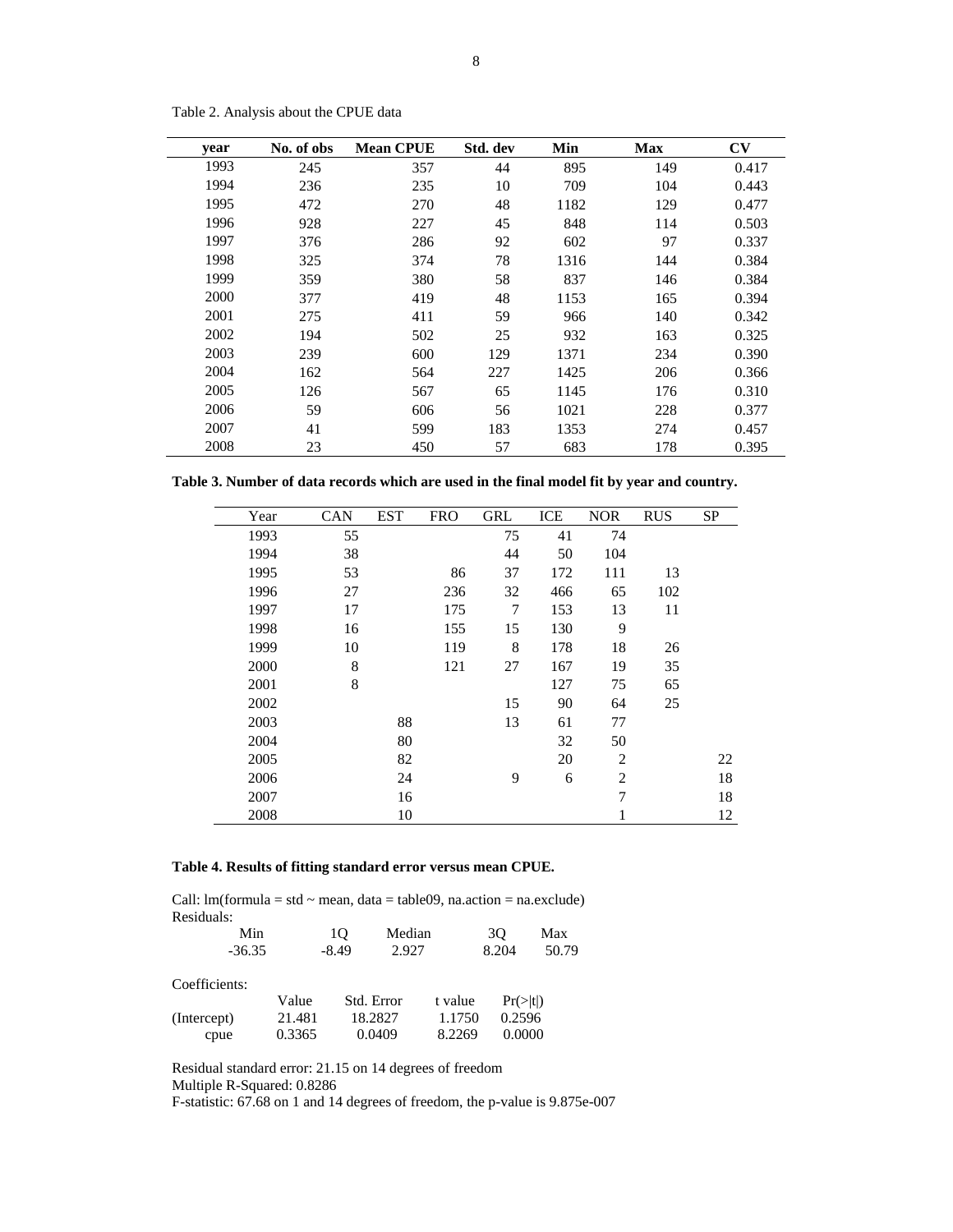### **Table 5. Results from the multiplicative model. The ship factors are not shown.**

Call:  $glm(formula = cque \sim year + vessel + month + gear, family = Gamma(link = log)$ , data = standcpue08new, weights = effort, na.action = na.exclude, control = list(epsilon = 0.0001, maxit = 50, trace = F), contrasts = list(year = contr.treatment, vessel = contr.treatment, month = contr.treatment, gear = contr.treatment))

| Deviance Residuals: |             |               |          |            |               |
|---------------------|-------------|---------------|----------|------------|---------------|
| Min                 | 10          | Median        | 3Q       | Max        |               |
| $-21.26481$         | $-1.939901$ | $-0.3612635$  | 1.296843 | 14.37673   |               |
|                     |             |               |          |            |               |
| Coefficients:       |             |               |          |            |               |
|                     |             | Value         |          | Std. Error | t value       |
| (Intercept)         |             | 5.98386928    |          | 0.07866765 | 76.0651825    |
| year1994            |             | $-0.35766108$ |          | 0.02185066 | -16.3684339   |
| year1995            |             | $-0.20011162$ |          | 0.02216925 | -9.0265393    |
| year1996            |             | $-0.32837135$ |          | 0.02339274 | -14.0373181   |
| year1997            |             | $-0.31378793$ |          | 0.02548424 | $-12.3130168$ |
| year1998            |             | $-0.064253$   |          | 0.02669276 | $-2.4071325$  |
| year1999            |             | $-0.02984626$ |          | 0.02639654 | $-1.1306882$  |
| year2000            |             | 0.08052594    |          | 0.02704489 | 2.9774924     |
| year2001            |             | 0.05532185    |          | 0.03115271 | 1.775828      |
| year2002            |             | 0.07307155    |          | 0.03305226 | 2.2107881     |
| year2003            |             | 0.23853936    |          | 0.03384779 | 7.0474138     |
| year2004            |             | 0.14768418    |          | 0.03540714 | 4.1710277     |
| year2005            |             | 0.26166163    |          | 0.03802487 | 6.8813285     |
| year2006            |             | 0.41110657    |          | 0.04472968 | 9.1909115     |
| year2007            |             | 0.31057576    |          | 0.0507932  | 6.1145144     |
| year2008            |             | 0.21677471    |          | 0.06073321 | 3.5692944     |
| month2              |             | 0.02628382    |          | 0.03419545 | 0.7686348     |
| month <sub>3</sub>  |             | 0.04961195    |          | 0.03084198 | 1.6085852     |
| month4              |             | 0.018926      |          | 0.02939558 | 0.6438382     |
| month <sub>5</sub>  |             | 0.04508182    |          | 0.02882823 | 1.5638081     |
| month6              |             | 0.10993301    |          | 0.0284159  | 3.868714      |
| month7              |             | 0.03172164    |          | 0.02841217 | 1.1164806     |
| month <sub>8</sub>  |             | $-0.07606857$ |          | 0.02884338 | $-2.6372973$  |
| month9              |             | $-0.14324256$ |          | 0.02919238 | -4.9068483    |
| month10             |             | $-0.12469459$ |          | 0.02946366 | $-4.2321486$  |
| month11             |             | $-0.15533622$ |          | 0.03077955 | $-5.046735$   |
| month12             |             | $-0.11636701$ |          | 0.0338606  | -3.4366493    |
| gear2               |             | 0.17775549    |          | 0.01842402 | 9.6480311     |
| gear <sub>3</sub>   |             | 0.18889754    |          | 0.06302473 | 2.9971971     |

Dispersion Parameter for Gamma family taken to be 9.312433

Null Deviance: 215958.2 on 4436 degrees of freedom

Residual Deviance: 39339.98 on 4203 degrees of freedom

Number of Fisher Scoring Iterations: 4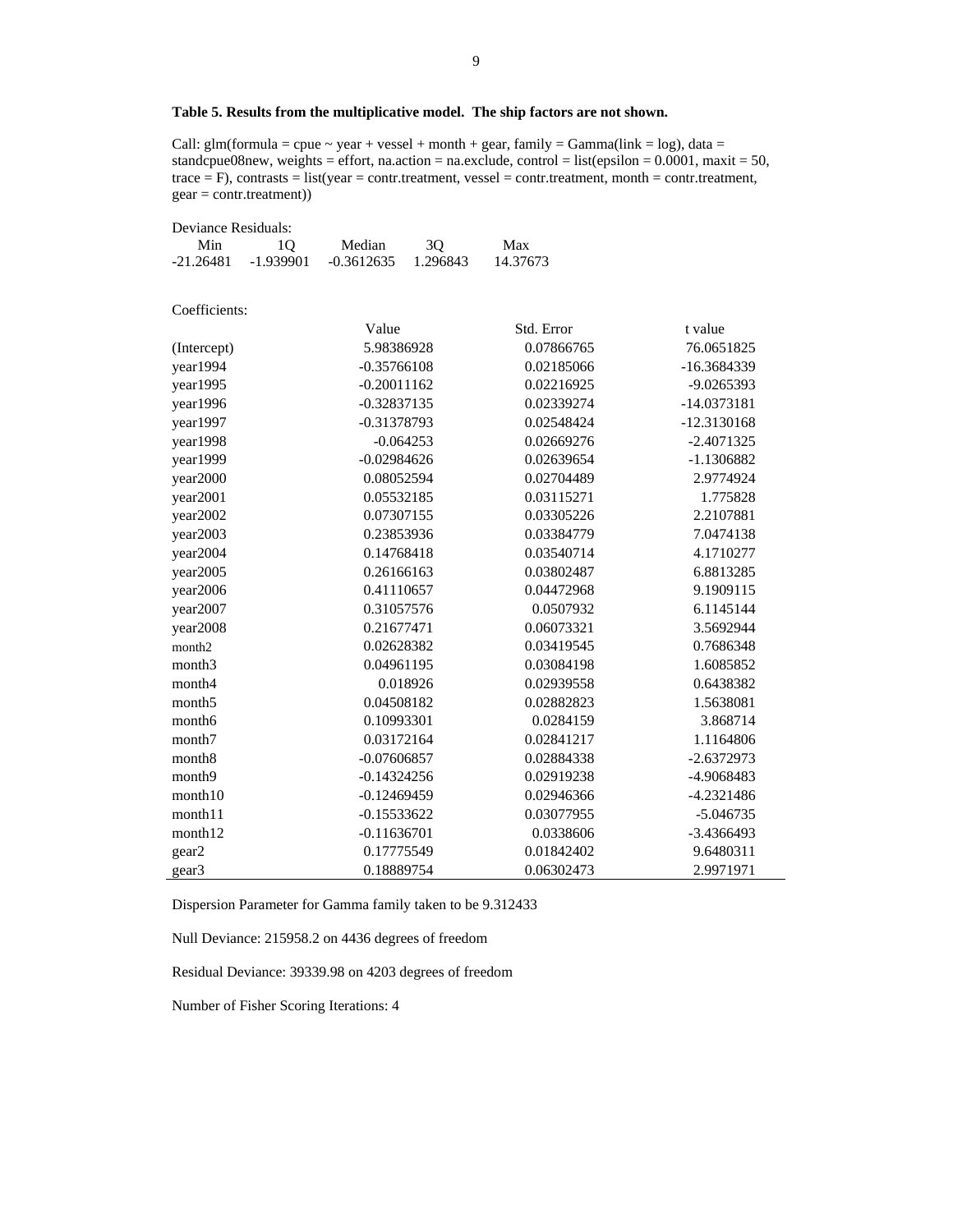| Source of<br>variation | df  | Deviance | Resid.Df | Resid.Dev | F Value  | Pr(F)   | % explained |
|------------------------|-----|----------|----------|-----------|----------|---------|-------------|
| <b>NULL</b>            |     |          | 4436     | 215958.2  |          | < 0.001 |             |
| year                   | 15  | 104591.8 | 4421     | 111366.4  | 748.7608 | < 0.001 | 48.4%       |
| vessel                 | 205 | 65990.4  | 4216     | 45376     | 34.5672  | < 0.001 | 30.6%       |
| month                  | 11  | 5193.8   | 4205     | 40182.2   | 50.7026  | < 0.001 | 2.4%        |
| gear                   | 2   | 842.2    | 4203     | 39340     | 45.2186  | < 0.001 | 0.4%        |

**Table 6.- Analysis of deviance table for generalized linear models fitted to shrimp catch rate data from 1993 to 2008 in Flemish Cap.** 

**Table 7. CPUE index by year and the approximate 95% confidence interval** 

|      |        |             | Confidence limits |
|------|--------|-------------|-------------------|
| Year | Index  | upper $95%$ | Lower 95%         |
| 1993 | 1.0000 | 1.0000      | 1.0000            |
| 1994 | 0.6993 | 0.7299      | 0.6700            |
| 1995 | 0.8186 | 0.8550      | 0.7838            |
| 1996 | 0.7201 | 0.7539      | 0.6878            |
| 1997 | 0.7307 | 0.7681      | 0.6951            |
| 1998 | 0.9378 | 0.9881      | 0.8900            |
| 1999 | 0.9706 | 1.0221      | 0.9217            |
| 2000 | 1.0839 | 1.1429      | 1.0279            |
| 2001 | 1.0569 | 1.1234      | 0.9943            |
| 2002 | 1.0758 | 1.1478      | 1.0083            |
| 2003 | 1.2694 | 1.3565      | 1.1879            |
| 2004 | 1.1591 | 1.2424      | 1.0814            |
| 2005 | 1.2991 | 1.3996      | 1.2058            |
| 2006 | 1.5085 | 1.6467      | 1.3819            |
| 2007 | 1.3642 | 1.5070      | 1.2349            |
| 2008 | 1.2421 | 1.3991      | 1.1027            |

**Table 8.- Exploitation Rate of Shrimp (Div. 3M) as Nominal Catches (tons) divided by UE Survey Index (tons).** 

|       | Nominal | <b>UE</b> Survey | Exploitation |
|-------|---------|------------------|--------------|
|       | Catches | Index            | Rate         |
| 1993  | 25611   | 6923             | 3.7          |
| 1994  | 24579   | 2945             | 8.3          |
| 1995  | 33471   | 4857             | 6.9          |
| 1996  | 48299   | 5132             | 9.4          |
| 1997  | 26028   | 4885             | 5.3          |
| 1998  | 30321   | 11444            | 2.6          |
| 1999  | 43439   | 13669            | 3.2          |
| 2000  | 52867   | 10172            | 5.2          |
| 2001  | 53389   | 13336            | 4.0          |
| 2002  | 50214   | 17091            | 2.9          |
| 2003  | 63970   | 11589            | 5.5          |
| 2004  | 45757   | 12081            | 3.8          |
| 2005  | 27479   | 14381            | 1.9          |
| 2006  | 18162   | 11359            | 1.6          |
| 2007  | 20267   | 12843            | 1.6          |
| 2008  | 12889   | 8630             | 1.5          |
| 2009* | 2958    | 1764             | 1.7          |

\*preliminary nominal catches to 10 October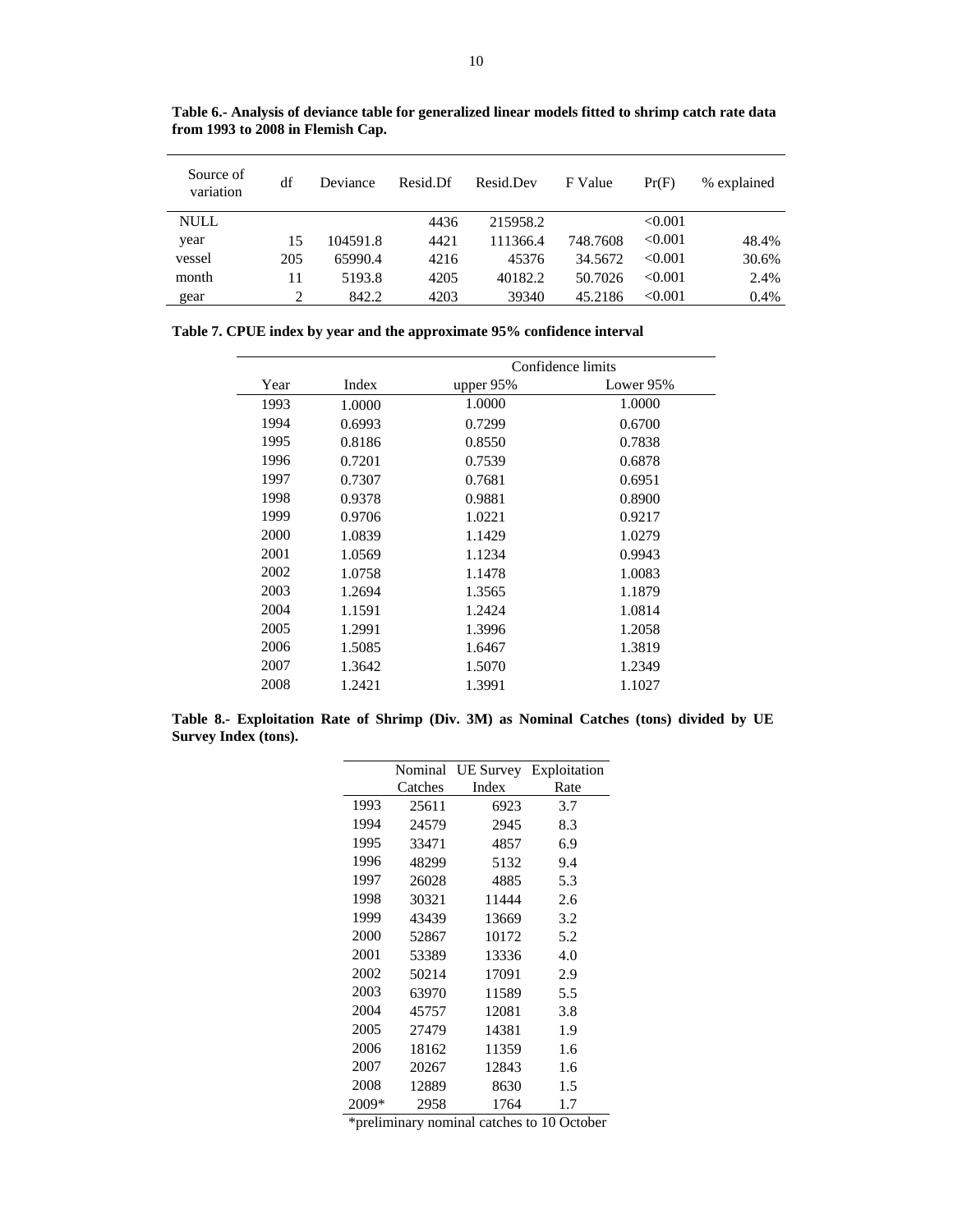|      | Age 2              |              |                | Age 3 and olders   |
|------|--------------------|--------------|----------------|--------------------|
| Year | Main gear $(10^5)$ | Juvenile bag | Biomass (tons) | Abundance $(10^5)$ |
| 1996 | 3424               |              | 9853           | 13916              |
| 1997 | 629                |              | 7311           | 9832               |
| 1998 | 54968*             |              | 30266          | 61601              |
| 1999 | 4735               |              | 23861          | 47018              |
| 2000 | 1069               |              | 18813          | 37598              |
| 2001 | 3321               | 1361         | 26633          | 54153              |
| 2002 | 11004              | 2125         | 34216          | 73272              |
| 2003 | 12572              | $\theta$     | 18540          | 34812              |
| 2004 | 27415              | 41818        | 15589          | 25395              |
| 2005 | 1792               | 3741         | 30489          | 93749              |
| 2006 | 582                | 7498         | 16242          | 40403              |
| 2007 | 301                | 3824         | 17007          | 36005              |
| 2008 | 221                | 4969         | 11059          | 21189              |
| 2009 | 1179               | 3011         | 2420           | 4680               |

**Table 9.- Estimated recruitment index as number of Age 2 and the Biomass and Abundance Index for age 3 and older in the EU Survey series.** 

\*1998 mesh size 25 mm was used instead of 35 mm. in EU survey, main gear.

| Table 10.- Index of age 2 (numbers/hour) and CPUE $3 +$ in the commercial fishery. |
|------------------------------------------------------------------------------------|
|                                                                                    |

| Year | Age 2<br>Numbers/hr | $CPUE$ 3+ |
|------|---------------------|-----------|
| 1996 | 2602                | 120.4     |
| 1997 | 2144                | 183.4     |
| 1998 | 3331                | 252.6     |
| 1999 | 2660                | 291.1     |
| 2000 | 1108                | 314.5     |
| 2001 | 6911                | 328.4     |
| 2002 | 4569                | 239.0     |
| 2003 | 8642                | 397.2     |
| 2004 | 12559               | 284.7     |
| 2005 | 5477                | 340.6     |
| 2006 | 1689                | 517.0     |
| 2007 | 849                 | 461.5     |
| 2008 | 876                 | 358.5     |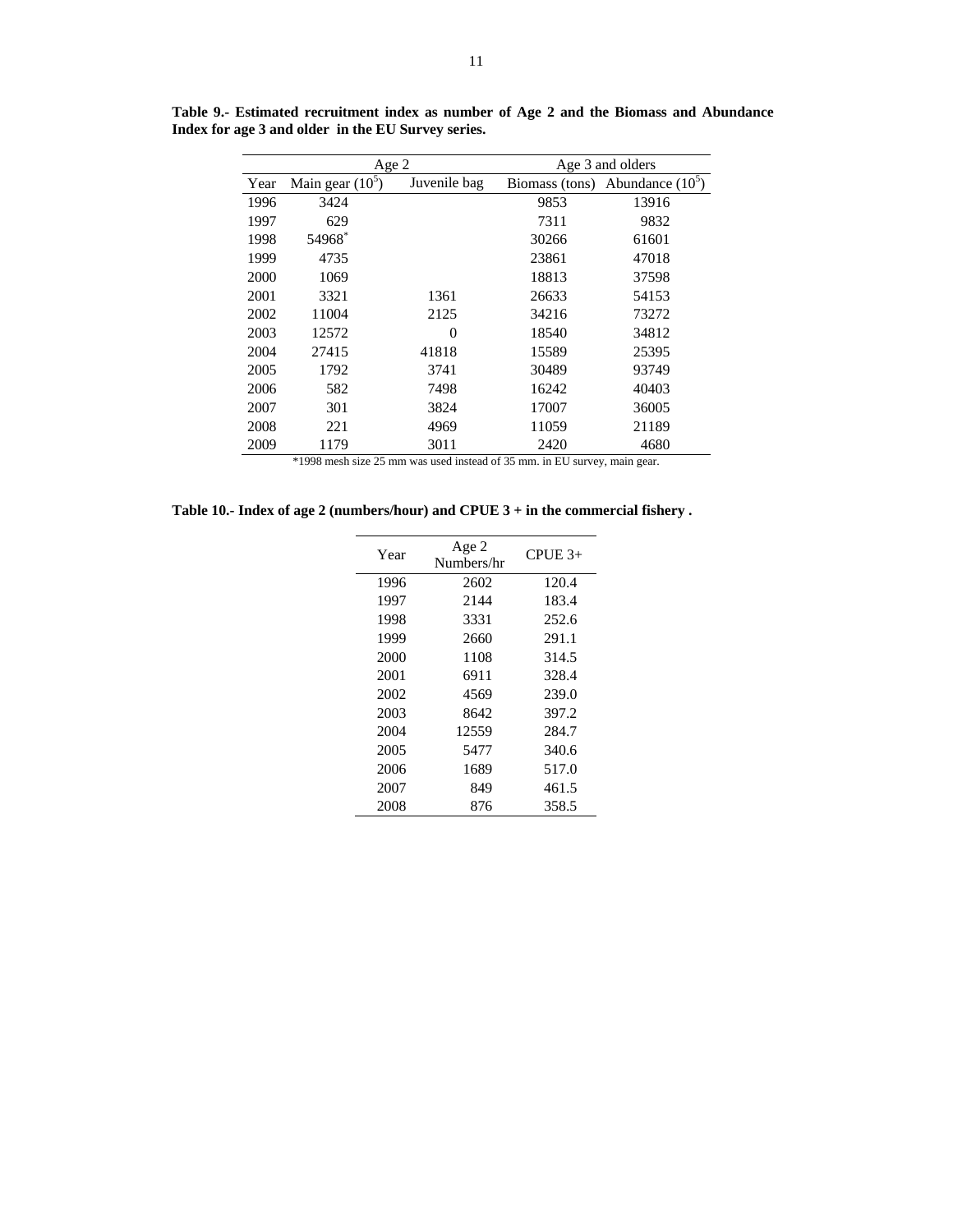| secx    | Age  |                | Mean CL Prop. |        | Mean weight Prop. |           | NOMINAL CALCH Kg/HF |       | NO./HOUT | <b>Number</b> |
|---------|------|----------------|---------------|--------|-------------------|-----------|---------------------|-------|----------|---------------|
|         |      |                | mm            | by no. | g                 | by weight | 25611               | 356.6 |          | 000'000       |
| Males   |      |                | 10.4          | 0.0041 | 0.646             | 0.00265   | 8                   | 0.1   | 175      | 12.6          |
| Males   |      | $\mathfrak{D}$ | 16.8          | 0.1148 | 2.772             | 0.31823   | 975                 | 13.6  | 4899     | 351.8         |
| Males   |      | 3              | 20.7          | 0.2146 | 5.225             | 1.12129   | 3436                | 47.9  | 9158     | 657.7         |
| Males   |      | 4              | 24.0          | 0.1156 | 8.188             | 0.94653   | 2901                | 40.4  | 4933     | 354.3         |
| Primip. |      | 5              | 26.0          | 0.2619 | 10.441            | 2.73450   | 8380                | 116.7 | 11177    | 802.6         |
| Multip. | $6+$ |                | 26.5          | 0.2890 | 11.189            | 3.23362   | 9910                | 138.0 | 12333    | 885.7         |
| Total   |      |                |               |        |                   | 8.35681   | 25611 356.6         |       | 42676    | 3064.7        |
|         |      |                |               |        |                   |           |                     |       |          |               |

| 1994       |      |   |      |        |                   |           |                     |       |          |           |
|------------|------|---|------|--------|-------------------|-----------|---------------------|-------|----------|-----------|
| <b>Sex</b> | Age  |   |      | Prop.  | Mean weight Prop. |           | Nominal catch kg/hr |       | No./hour | Number    |
|            |      |   |      | by no. | g                 | by weight | 24579               | 249.4 |          | (1000000) |
| Males      |      |   |      |        |                   |           |                     |       |          |           |
| Males      |      | 2 | 16.4 | 0.1817 | 2.576             | 0.46806   | 1668                | 16.9  | 6571     | 647.6     |
| Males      |      | 3 | 20.4 | 0.3629 | 4.998             | 1.81377   | 6465                | 65.6  | 13124    | 1293.5    |
| Males      |      | 4 | 22.9 | 0.0854 | 7.101             | 0.60643   | 2161                | 21.9  | 3089     | 304.4     |
| Primip.    |      | 5 | 25.7 | 0.1944 | 10.080            | 1.95955   | 6984                | 70.9  | 7031     | 692.9     |
| Multip.    | $6+$ |   | 26.9 | 0.1756 | 11.664            | 2.04820   | 7300                | 74.1  | 6351     | 625.9     |
| Total      |      |   |      |        |                   | 6.89601   | 24579               | 249.4 | 36166    | 3564.2    |

| 1995       |      |                |      |        |                   |           |                     |       |          |           |
|------------|------|----------------|------|--------|-------------------|-----------|---------------------|-------|----------|-----------|
| <b>Sex</b> | Age  |                |      | Prop.  | Mean weight Prop. |           | Nominal catch kg/hr |       | No./hour | Number    |
|            |      |                |      | by no. | g                 | by weight | 33471               | 292.0 |          | (000'000) |
| Males      |      |                |      |        |                   |           |                     |       |          |           |
| Males      |      | $\mathfrak{2}$ | 15.0 | 0.4516 | 1.965             | 0.88739   | 6079                | 53.0  | 26983    | 3093.5    |
| Males      |      | 3              | 20.3 | 0.2714 | 4.924             | 1.33637   | 9154                | 79.8  | 16216    | 1859.1    |
| Primip.    |      | 4              | 22.2 | 0.0507 | 6.462             | 0.32762   | 2244                | 19.6  | 3029     | 347.3     |
| Primip.    |      | 5              | 25.3 | 0.0962 | 9.611             | 0.92458   | 6333                | 55.2  | 5748     | 659.0     |
| Multip.    | $6+$ |                | 26.2 | 0.1301 | 10.840            | 1.41028   | 9660                | 84.3  | 7774     | 891.2     |
| Total      |      |                |      | 1.0000 |                   | 4.88625   | 33471               | 292.0 | 59750    | 6850.0    |

| 1996    |     |                |      |        |                   |           |                     |       |          |           |  |
|---------|-----|----------------|------|--------|-------------------|-----------|---------------------|-------|----------|-----------|--|
| Sex     | Age |                |      | Prop.  | Mean weight Prop. |           | Nominal catch kg/hr |       | No./hour | Number    |  |
|         |     |                |      | by no. | g                 | by weight | 48300               | 256.8 |          | (000'000) |  |
| Males   |     | 1              |      |        |                   |           |                     |       |          | 0.0       |  |
| Males   |     | $\overline{2}$ | 15.3 | 0.0622 | 2.066             | 0.12860   | 1011                | 5.4   | 2602     | 489.4     |  |
| Males   |     | 3              | 20.0 | 0.6076 | 4.728             | 2.87283   | 22585               | 120.1 | 25399    | 4776.9    |  |
| Primip. |     | 3              | 21.4 | 0.0379 | 5.788             | 0.21921   | 1723                | 9.2   | 1583     | 297.7     |  |
| Primip. |     | 4              | 24.8 | 0.1511 | 9.034             | 1.36509   | 10732               | 57.1  | 6316     | 1187.9    |  |
| Multip. |     | 3              | 22.2 | 0.0063 | 6.799             | 0.04274   | 336                 | 1.8   | 263      | 49.4      |  |
| Multip. |     | 4              | 24.8 | 0.0474 | 9.296             | 0.44108   | 3468                | 18.4  | 1983     | 373.0     |  |
| Multip. |     | 5              | 26.6 | 0.0574 | 11.306            | 0.64930   | 5105                | 27.1  | 2401     | 451.5     |  |
| Multip. |     | 6              | 28.8 | 0.0300 | 14.167            | 0.42486   | 3340                | 17.8  | 1254     | 235.8     |  |
| Total   |     |                |      |        |                   | 6.14372   | 48300               | 256.8 | 41801    | 7861.7    |  |

12

 **Table 11.- Results of the age analyses and different indices (No/hr, kg/hr and Number) by sex**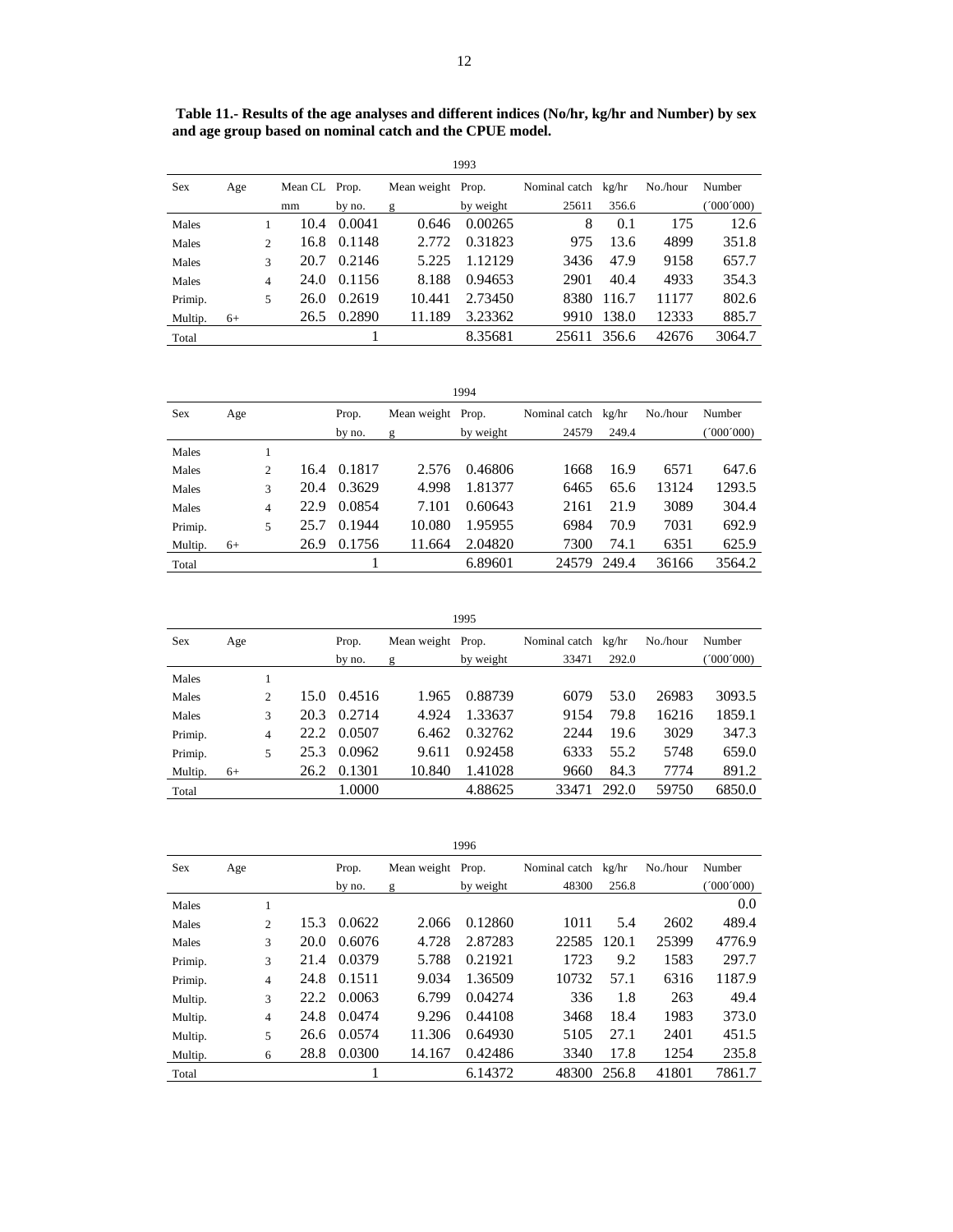Table 11. Continued

13

| Sex     | Age |                |      | Prop.  | Mean weight Prop. |           | Nominal catch kg/hr |       | No./hour | Number    |
|---------|-----|----------------|------|--------|-------------------|-----------|---------------------|-------|----------|-----------|
|         |     |                |      | by no. | g                 | by weight | 26028               | 260.6 |          | (1000000) |
| Males   |     | 1              | 10.4 | 0.0001 | 0.910             | 0.00020   |                     | 0.0   | 9        | 0.9       |
| Males   |     | $\overline{2}$ | 15.7 | 0.0522 | 3.201             | 0.16714   | 686                 | 6.9   | 2144     | 214.2     |
| Males   |     | 3              | 19.0 | 0.4092 | 4.117             | 1.68462   | 6911                | 69.2  | 16805    | 1678.6    |
| Males   |     | 4              | 22.3 | 0.2089 | 6.633             | 1.38567   | 5684                | 56.9  | 8580     | 857.0     |
| Primip. |     | 3              | 20.6 | 0.0029 | 5.237             | 0.01498   | 61                  | 0.6   | 118      | 11.7      |
| Primip. |     | $\overline{4}$ | 24.3 | 0.1724 | 8.390             | 1.44630   | 5933                | 59.4  | 7080     | 707.2     |
| Multip. |     | 3              | 19.1 | 0.0025 | 5.018             | 0.01240   | 51                  | 0.5   | 101      | 10.1      |
| Multip. |     | 4              | 24.2 | 0.0488 | 9.570             | 0.46737   | 1917                | 19.2  | 2006     | 200.3     |
| Multip. |     | 5              | 25.6 | 0.0845 | 10.631            | 0.89822   | 3685                | 36.9  | 3470     | 346.6     |
| Multip. |     | 6              | 28.3 | 0.0171 | 14.350            | 0.24558   | 1007                | 10.1  | 703      | 70.2      |
| Multip. |     | 7              | 29.3 | 0.0015 | 15.070            | 0.02232   | 92                  | 0.9   | 61       | 6.1       |
| Total   |     |                |      |        |                   | 6.34481   | 26028               | 260.6 | 41077    | 4102.9    |

| Sex     | Age |                | CL   | Prop.  | Mean weight Prop. |           | Nominal catch | Kg/hr | No./hour | Number    |
|---------|-----|----------------|------|--------|-------------------|-----------|---------------|-------|----------|-----------|
|         |     |                | mm   | by no. | g                 | by weight | 30321         | 334.5 |          | (000'000) |
| Males   |     | $\mathfrak{D}$ | 14.9 | 0.0596 | 1.923             | 0.11460   | 581           | 6.4   | 3331     | 302.0     |
| Males   |     | 3              | 18.7 | 0.3462 | 3.868             | 1.33904   | 6786          | 74.9  | 19352    | 1754.5    |
| Males   |     | $\overline{4}$ | 21.2 | 0.2321 | 5.642             | 1.30929   | 6636          | 73.2  | 12972    | 1176.1    |
| Primip. |     | $\overline{4}$ | 23.2 | 0.1399 | 7.355             | 1.02911   | 5216          | 57.5  | 7822     | 709.1     |
| Primip. |     | 5              | 25.9 | 0.0218 | 10.287            | 0.22439   | 1137          | 12.5  | 1219     | 110.6     |
| Multip. |     | 3              | 18.6 | 0.0025 | 4.160             | 0.01020   | 52            | 0.6   | 137      | 12.4      |
| Multip. |     | 4              | 23.5 | 0.0359 | 8.020             | 0.28781   | 1459          | 16.1  | 2006     | 181.9     |
| Multip. |     | 5              | 25.2 | 0.1083 | 9.700             | 1.05035   | 5323          | 58.7  | 6053     | 548.8     |
| Multip. |     | 6              | 26.5 | 0.0484 | 11.150            | 0.53946   | 2734          | 30.2  | 2705     | 245.2     |
| Multip. |     | 7              | 29.1 | 0.0054 | 14.470            | 0.07848   | 398           | 4.4   | 303      | 27.5      |
| Total   |     |                |      |        |                   | 5.98273   | 30321         | 334.4 | 55901    | 5068.1    |

|         |     |                |      |        |             | 1999      |               |       |          |         |
|---------|-----|----------------|------|--------|-------------|-----------|---------------|-------|----------|---------|
| Sex     | Age |                | CL   | Prop.  | Mean weight | Prop.     | Nominal catch | kg/hr | No./hour | Number  |
|         |     |                | mm   | by no. | g           | by weight | 43439         | 346.2 |          | 000'000 |
| Males   |     | 1              | 6.0  | 0.0001 | 0.122       | 0.00001   | $\Omega$      | 0.0   | 6        | 0.7     |
| Males   |     | 2              | 14.5 | 0.0467 | 1.769       | 0.08268   | 591           | 4.7   | 2660     | 333.8   |
| Males   |     | 3              | 17.6 | 0.2773 | 3.176       | 0.88073   | 6291          | 50.1  | 15784    | 1980.8  |
| Males   |     | $\overline{4}$ | 21.0 | 0.2253 | 5.490       | 1.23680   | 8834          | 70.4  | 12823    | 1609.2  |
| Males   |     | 5              | 22.3 | 0.0003 | 6.560       | 0.00187   | 13            | 0.1   | 16       | 2.0     |
| Primip. |     | $\overline{4}$ | 22.1 | 0.0758 | 6.348       | 0.48118   | 3437          | 27.4  | 4314     | 541.4   |
| Primip. |     | 5              | 24.2 | 0.1327 | 8.418       | 1.11680   | 7977          | 63.6  | 7551     | 947.6   |
| Multip. |     | 3              | 18.2 | 0.0009 | 3.970       | 0.00361   | 26            | 0.2   | 52       | 6.5     |
| Multip. |     | $\overline{4}$ | 22.0 | 0.0207 | 6.672       | 0.13820   | 987           | 7.9   | 1179     | 148.0   |
| Multip. |     | 5              | 24.2 | 0.1259 | 8.674       | 1.09238   | 7803          | 62.2  | 7168     | 899.5   |
| Multip. |     | 6              | 26.4 | 0.0932 | 11.060      | 1.03086   | 7363          | 58.7  | 5305     | 665.8   |
| Multip. |     | 7              | 29.6 | 0.0011 | 15.171      | 0.01638   | 117           | 0.9   | 61       | 7.7     |
| Total   |     |                |      |        |             | 6.08151   | 43439         | 346.1 | 56920    | 7143.0  |

1999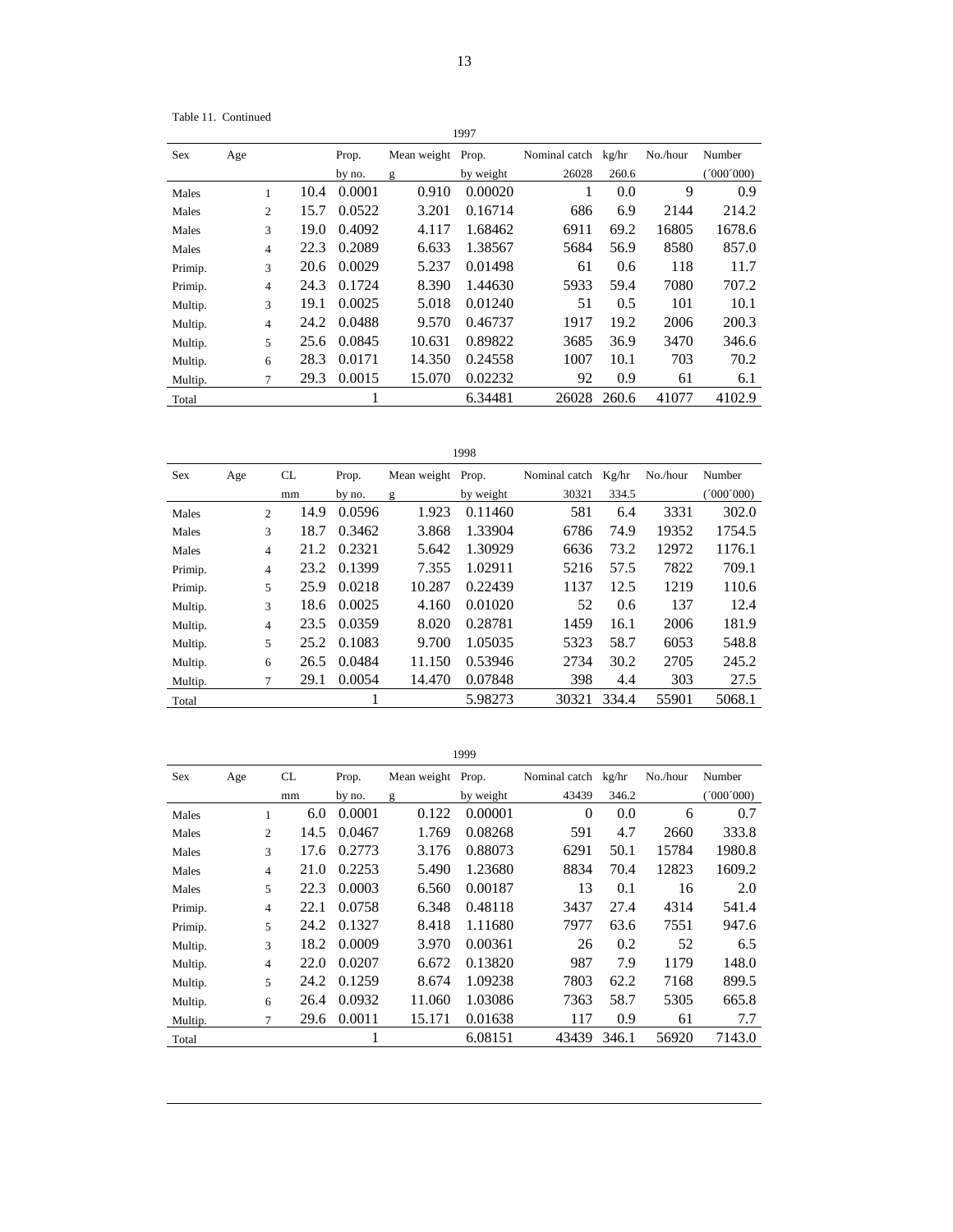| Table 11 continued |
|--------------------|
|                    |

| 2000 |  |
|------|--|

| Sex     | Age |                | CL   | Prop.  | Weight | Prop.     | Nominal catch | kg/hr | No./hour | Number  |
|---------|-----|----------------|------|--------|--------|-----------|---------------|-------|----------|---------|
|         |     |                | mm   | by no. | g      | by weight | 52867         | 386.6 |          | 000'000 |
| Males   |     | 2              | 13.2 | 0.0157 | 1.326  | 0.02078   | 201           | 1.5   | 1108     | 151.6   |
| Males   |     | 3              | 17.3 | 0.3258 | 3.035  | 0.98868   | 9564          | 69.9  | 23039    | 3151.1  |
| Males   |     | $\overline{4}$ | 20.0 | 0.2457 | 4.692  | 1.15299   | 11153         | 81.5  | 17380    | 2377.0  |
| Males   |     | 5              | 21.9 | 0.0049 | 6.200  | 0.03026   | 293           | 2.1   | 345      | 47.2    |
| Primip. |     | 4              | 21.0 | 0.0776 | 5.458  | 0.42336   | 4095          | 29.9  | 5486     | 750.3   |
| Primip. |     | 5              | 24.2 | 0.0935 | 8.514  | 0.79646   | 7704          | 56.3  | 6616     | 904.9   |
| Multip. |     | 3              | 18.4 | 0.0021 | 4.012  | 0.00854   | 83            | 0.6   | 151      | 20.6    |
| Multip. |     | $\overline{4}$ | 21.9 | 0.0580 | 6.613  | 0.38387   | 3713          | 27.1  | 4105     | 561.5   |
| Multip. |     | 5              | 24.3 | 0.1271 | 8.825  | 1.12131   | 10846         | 79.3  | 8986     | 1229.1  |
| Multip. |     | 6              | 26.3 | 0.0473 | 10.703 | 0.50630   | 4897          | 35.8  | 3346     | 457.6   |
| Multip. |     | 7              | 27.6 | 0.0023 | 14.320 | 0.03289   | 318           | 2.3   | 162      | 22.2    |
| Total   |     |                |      |        |        | 5.46543   | 52867         | 386.5 | 70725    | 9673.0  |

| <b>Sex</b> | Age |                | CL   | Prop.  | Mean weight Prop. |           | Nominal catch kg/hr |       | No./hour | Number  |
|------------|-----|----------------|------|--------|-------------------|-----------|---------------------|-------|----------|---------|
|            |     |                | mm   | by no. | g                 | by weight | 53389               | 376.9 |          | 000'000 |
| Males      |     | $\overline{2}$ | 15.2 | 0.1040 | 2.058             | 0.21403   | 2015                | 14.2  | 6911     | 978.9   |
| Males      |     | 3              | 17.8 | 0.1393 | 3.292             | 0.45858   | 4317                | 30.5  | 9257     | 1311.2  |
| Males      |     | $\overline{4}$ | 20.8 | 0.3925 | 5.315             | 2.08614   | 19637               | 138.6 | 26083    | 3694.5  |
| Males      |     | 5              | 21.8 | 0.0095 | 6.081             | 0.05777   | 544                 | 3.8   | 631      | 89.4    |
| Primip.    |     | $\overline{4}$ | 21.5 | 0.0293 | 5.848             | 0.17135   | 1613                | 11.4  | 1947     | 275.8   |
| Primip.    |     | 5              | 24.0 | 0.1147 | 8.204             | 0.94100   | 8857                | 62.5  | 7622     | 1079.7  |
| Multip.    |     | 4              | 20.5 | 0.0240 | 5.484             | 0.13179   | 1240                | 8.8   | 1597     | 226.2   |
| Multip.    |     | 5              | 23.2 | 0.1111 | 7.769             | 0.86314   | 8125                | 57.4  | 7383     | 1045.8  |
| Multip.    |     | 6              | 25.1 | 0.0666 | 9.652             | 0.64282   | 6051                | 42.7  | 4426     | 626.9   |
| Multip.    |     | $\tau$         | 26.9 | 0.0090 | 11.701            | 0.10531   | 991                 | 7.0   | 598      | 84.7    |
| Total      |     |                |      |        |                   | 5.67192   | 53389               | 376.9 | 66456    | 9413.2  |

| <b>Sex</b> | Age |                | CL   | Prop.  | Mean weight Prop. |           | Nominal catch kg/hr |       | No./hour | Number   |
|------------|-----|----------------|------|--------|-------------------|-----------|---------------------|-------|----------|----------|
|            |     |                | mm   | by no. | g                 | by weight | 50214               | 383.7 |          | 000(000) |
| Males      |     | 1              | 12.1 | 0.0003 | 1.011             | 0.00030   | 3                   | 0.0   | 23       | 3.0      |
| Males      |     | 2              | 15.4 | 0.0605 | 2.142             | 0.12959   | 1281                | 9.8   | 4569     | 597.9    |
| Males      |     | 3              | 18.1 | 0.5095 | 3.497             | 1.78172   | 17609               | 134.5 | 38474    | 5035.4   |
| Males      |     | $\overline{4}$ | 20.6 | 0.0681 | 5.124             | 0.34894   | 3449                | 26.4  | 5142     | 673.0    |
| Primip.    |     | $\overline{4}$ | 20.3 | 0.0458 | 4.940             | 0.22625   | 2236                | 17.1  | 3459     | 452.6    |
| Primip.    |     | 5              | 23.0 | 0.0675 | 7.231             | 0.48809   | 4824                | 36.9  | 5097     | 667.1    |
| Multip.    |     | 3              | 19.4 | 0.0009 | 4.718             | 0.00425   | 42                  | 0.3   | 68       | 8.9      |
| Multip.    |     | $\overline{4}$ | 22.2 | 0.0598 | 6.818             | 0.40772   | 4029                | 30.8  | 4516     | 591.0    |
| Multip.    |     | 5              | 24.1 | 0.1430 | 8.600             | 1.22980   | 12154               | 92.9  | 10798    | 1413.3   |
| Multip.    |     | 6              | 25.7 | 0.0430 | 10.266            | 0.44144   | 4363                | 33.3  | 3247     | 425.0    |
| Multip.    |     | 7              | 28.3 | 0.0017 | 13.359            | 0.02271   | 224                 | 1.7   | 128      | 16.8     |
| Total      |     |                |      |        |                   | 5.08082   | 50214               | 383.7 | 75521    | 9884.0   |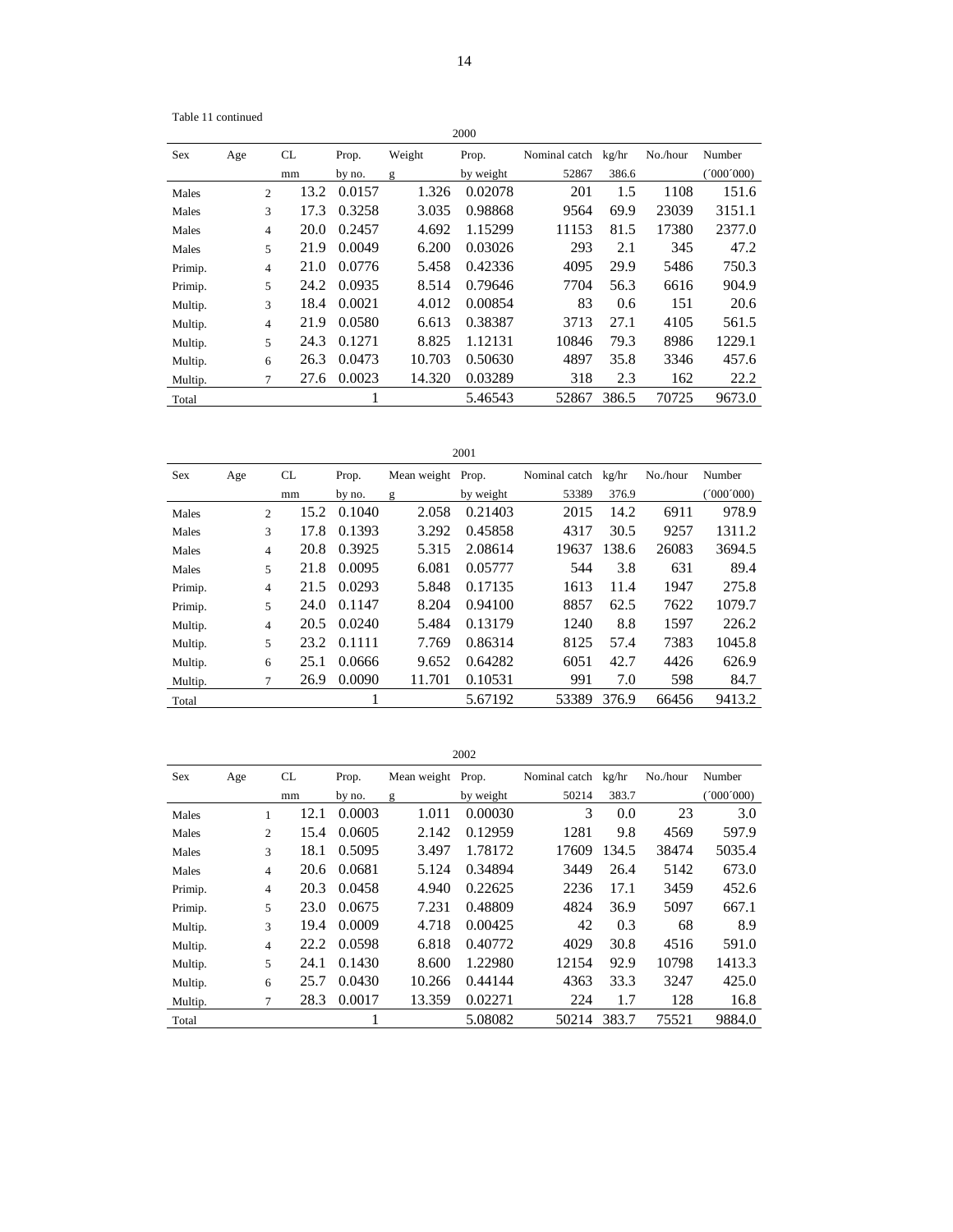Table 11 continued

|         |     |                |      |        |             | 2003      |               |       |          |           |
|---------|-----|----------------|------|--------|-------------|-----------|---------------|-------|----------|-----------|
| Sex     | Age |                | CL   | Prop.  | Mean weight | Prop.     | Nominal catch | kg/hr | No./hour | Number    |
|         |     |                | mm   | by no. | g           | by weight | 63970         | 452.6 |          | (000'000) |
| Males   |     | 1              | 12.1 | 0.0086 | 1.020       | 0.00875   | 96            | 0.7   | 667      | 94.3      |
| Males   |     | 2              | 15.8 | 0.1111 | 2.303       | 0.25586   | 2812          | 19.9  | 8642     | 1221.1    |
| Males   |     | 3              | 18.4 | 0.1222 | 3.658       | 0.44702   | 4913          | 34.8  | 9506     | 1343.2    |
| Males   |     | 4              | 20.5 | 0.3638 | 5.062       | 1.84139   | 20240         | 143.2 | 28296    | 3998.3    |
| Primip. |     | $\overline{4}$ | 21.7 | 0.0855 | 6.052       | 0.51737   | 5687          | 40.2  | 6650     | 939.6     |
| Primip. |     | 5              | 24.2 | 0.0554 | 8.347       | 0.46263   | 5085          | 36.0  | 4311     | 609.2     |
| Multip. |     | 3              | 20.0 | 0.0004 | 4.678       | 0.00198   | 22            | 0.2   | 33       | 4.6       |
| Multip. |     | $\overline{4}$ | 22.0 | 0.0409 | 6.653       | 0.27199   | 2990          | 21.2  | 3180     | 449.4     |
| Multip. |     | 5              | 24.3 | 0.1358 | 8.833       | 1.19913   | 13180         | 93.3  | 10560    | 1492.2    |
| Multip. |     | 6              | 26.0 | 0.0753 | 10.622      | 0.79948   | 8787          | 62.2  | 5855     | 827.3     |
| Multip. |     | 7              | 27.9 | 0.0011 | 12.885      | 0.01437   | 158           | 1.1   | 87       | 12.3      |
| Total   |     |                |      | T      |             | 5.81996   | 63970         | 452.7 | 77786    | 10991.5   |

| ×<br>۹ |
|--------|
|--------|

| <b>Sex</b> | Age |                | CL   | Prop.  | Mean weight Prop. |           | Nominal catch kg/hr |       | No./hour | Number    |
|------------|-----|----------------|------|--------|-------------------|-----------|---------------------|-------|----------|-----------|
|            |     |                | mm   | by no. | g                 | by weight | 45757               | 413.6 |          | (000'000) |
| Males      |     | 1              |      |        |                   |           |                     |       |          |           |
| Males      |     | $\overline{2}$ | 14.4 | 0.1583 | 1.720             | 0.27228   | 2391                | 21.6  | 12559    | 1390.1    |
| Males      |     | 3              | 18.4 | 0.3719 | 3.631             | 1.35037   | 11858               | 107.1 | 29504    | 3265.7    |
| Males      |     | $\overline{4}$ | 21.1 | 0.1082 | 5.529             | 0.59824   | 5253                | 47.5  | 8584     | 950.1     |
| Males      |     | 5              | 21.5 | 0.0164 | 5.867             | 0.09622   | 845                 | 7.6   | 1301     | 144.0     |
| Primip.    |     | $\overline{4}$ | 20.8 | 0.0091 | 5.327             | 0.04848   | 426                 | 3.8   | 722      | 79.9      |
| Primip.    |     | 5              | 23.4 | 0.1657 | 7.618             | 1.26230   | 11085               | 100.1 | 13146    | 1455.0    |
| Multip.    |     | 4              | 21.6 | 0.0158 | 6.296             | 0.09948   | 874                 | 7.9   | 1253     | 138.7     |
| Multip.    |     | 5              | 24.3 | 0.0993 | 8.756             | 0.86947   | 7635                | 69.0  | 7878     | 872.0     |
| Multip.    |     | 6              | 26.5 | 0.0548 | 11.126            | 0.60970   | 5354                | 48.4  | 4347     | 481.2     |
| Multip.    |     | 7              | 28.9 | 0.0003 | 14.199            | 0.00426   | 37                  | 0.3   | 24       | 2.6       |
| Total      |     |                |      |        |                   | 5.21079   | 45757               | 413.4 | 79318    | 8779.4    |

| ۰.<br>٧<br>۹ |  |
|--------------|--|
|              |  |

| Sex     | Age |                | CL   | Prop.  | Mean weight | Prop.     | Nominal catch kg/hr |       | No./hour | Number    |
|---------|-----|----------------|------|--------|-------------|-----------|---------------------|-------|----------|-----------|
|         |     |                | mm   | by no. | g           | by weight | 27479               | 463.4 |          | (000'000) |
| Males   |     | 1              |      |        |             |           |                     |       |          |           |
| Males   |     | $\overline{c}$ | 15.7 | 0.0607 | 2.229       | 0.13530   | 724                 | 12.2  | 5477     | 324.9     |
| Males   |     | 3              | 17.5 | 0.3794 | 3.038       | 1.15262   | 6169                | 104.0 | 34234    | 2030.5    |
| Males   |     | $\overline{4}$ | 20.0 | 0.1287 | 4.689       | 0.60347   | 3230                | 54.5  | 11613    | 688.8     |
| Primip. |     | 3              | 19.9 | 0.0153 | 4.689       | 0.07174   | 384                 | 6.5   | 1381     | 81.9      |
| Primip. |     | 4              | 21.9 | 0.1893 | 6.206       | 1.17480   | 6287                | 106.0 | 17081    | 1013.1    |
| Primip. |     | 5              | 23.5 | 0.0550 | 7.405       | 0.40728   | 2180                | 36.7  | 4963     | 294.4     |
| Multip. |     | $\overline{4}$ | 22.4 | 0.0264 | 6.830       | 0.18031   | 965                 | 16.3  | 2382     | 141.3     |
| Multip. |     | 5              | 24.3 | 0.1090 | 8.952       | 0.97577   | 5222                | 88.0  | 9835     | 583.4     |
| Multip. |     | 6              | 26.2 | 0.0322 | 11.552      | 0.37197   | 1991                | 33.6  | 2905     | 172.3     |
| Multip. |     | 7              | 26.9 | 0.0053 | 11.552      | 0.06123   | 328                 | 5.5   | 478      | 28.4      |
| Total   |     |                |      | 1      |             | 5.13448   | 27479               | 463.3 | 90350    | 5358.8    |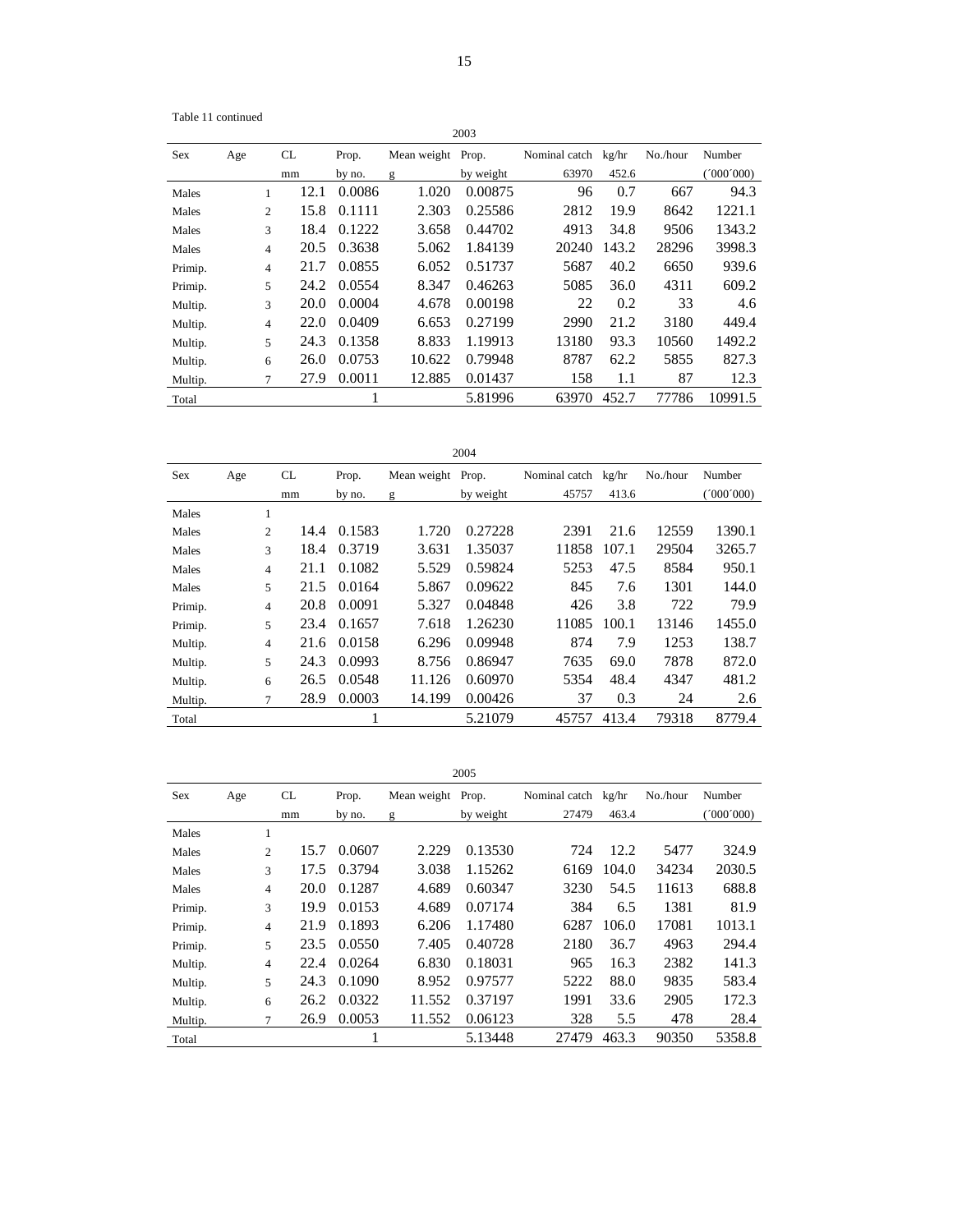Table 11. Continued

|            |     |                |      |        |             | 2006      |               |       |          |           |
|------------|-----|----------------|------|--------|-------------|-----------|---------------|-------|----------|-----------|
| <b>Sex</b> | Age |                | CL   | Prop.  | Mean weight | Prop.     | Nominal catch | kg/hr | No./hour | Number    |
|            |     |                | mm   | by no. | g           | by weight | 18162         | 537.6 |          | (000'000) |
| Males      |     | 1              |      |        |             |           |               |       |          |           |
| Males      |     | $\overline{c}$ | 12.6 | 0.0142 | 1.136       | 0.01613   | 65            | 1.9   | 1689     | 57.0      |
| Males      |     | 3              | 15.6 | 0.0616 | 2.128       | 0.13110   | 527           | 15.6  | 7330     | 247.5     |
| Males      |     | $\overline{4}$ | 17.6 | 0.2887 | 3.047       | 0.87985   | 3534          | 104.7 | 34356    | 1159.8    |
| Males      |     | 5              | 19.7 | 0.0629 | 4.188       | 0.26343   | 1058          | 31.3  | 7486     | 252.7     |
| Primip.    |     | 3              | 15.9 | 0.0089 | 2.401       | 0.02129   | 86            | 2.5   | 1055     | 35.6      |
| Primip.    |     | 4              | 18.6 | 0.1548 | 4.082       | 0.63207   | 2539          | 75.2  | 18423    | 622.0     |
| Primip.    |     | 5              | 20.5 | 0.1408 | 5.639       | 0.79388   | 3189          | 94.5  | 16751    | 565.5     |
| Primip.    |     | 6              | 22.9 | 0.0366 | 8.276       | 0.30299   | 1217          | 36.1  | 4357     | 147.1     |
| Multip.    |     | 3              | 17.5 | 0.0028 | 2.900       | 0.00819   | 33            | 1.0   | 336      | 11.3      |
| Multip.    |     | $\overline{4}$ | 19.6 | 0.0318 | 4.046       | 0.12853   | 516           | 15.3  | 3780     | 127.6     |
| Multip.    |     | 5              | 21.9 | 0.0903 | 5.651       | 0.51018   | 2049          | 60.7  | 10742    | 362.7     |
| Multip.    |     | 6              | 24.0 | 0.0908 | 7.454       | 0.67692   | 2719          | 80.5  | 10806    | 364.8     |
| Multip.    |     | 7              | 26.3 | 0.0158 | 9.904       | 0.15659   | 629           | 18.6  | 1881     | 63.5      |
| Total      |     |                |      | 1      |             | 4.52115   | 18162         | 538.0 | 118991   | 4017.1    |

|         | 2007 |                |      |        |                   |         |                     |       |          |           |  |  |  |
|---------|------|----------------|------|--------|-------------------|---------|---------------------|-------|----------|-----------|--|--|--|
| Sex     | Age  |                | CL   | Prop.  | Mean weight Prop. |         | Nominal catch kg/hr |       | No./hour | Number    |  |  |  |
|         |      |                | mm   | by no. | by weight<br>g    |         | 20267               | 487.5 |          | (000'000) |  |  |  |
| Males   |      | 1              |      |        |                   |         |                     |       |          |           |  |  |  |
| Males   |      | 2              | 12.5 | 0.0082 | 1.278             | 0.01054 | 45                  | 1.1   | 849      | 35.4      |  |  |  |
| Males   |      | 3              | 15.3 | 0.1026 | 2.176             | 0.22320 | 958                 | 23.0  | 10565    | 440.1     |  |  |  |
| Males   |      | $\overline{4}$ | 18.9 | 0.2402 | 3.854             | 0.92556 | 3971                | 95.3  | 24736    | 1030.4    |  |  |  |
| Primip. |      | 3              | 16.6 | 0.0033 | 2.659             | 0.00876 | 38                  | 0.9   | 339      | 14.1      |  |  |  |
| Primip. |      | $\overline{4}$ | 19.1 | 0.0953 | 3.962             | 0.37763 | 1620                | 38.9  | 9817     | 409.0     |  |  |  |
| Primip. |      | 5              | 20.8 | 0.1728 | 5.018             | 0.86690 | 3719                | 89.3  | 17795    | 741.3     |  |  |  |
| Primip. |      | 6              | 23.1 | 0.0457 | 6.710             | 0.30680 | 1316                | 31.6  | 4709     | 196.2     |  |  |  |
| Multip. |      | 5              | 20.5 | 0.1798 | 4.891             | 0.87941 | 3773                | 90.6  | 18519    | 771.4     |  |  |  |
| Multip. |      | 6              | 23.1 | 0.1166 | 6.917             | 0.80673 | 3461                | 83.1  | 12013    | 500.4     |  |  |  |
| Multip. |      | $\tau$         | 25.2 | 0.0355 | 8.973             | 0.31822 | 1365                | 32.8  | 3653     | 152.2     |  |  |  |
| Total   |      |                |      | ı      |                   | 4.72375 | 20267               | 486.5 | 102995   | 4290.4    |  |  |  |

|         |     |                |      |        |             | 2008      |               |       |          |         |
|---------|-----|----------------|------|--------|-------------|-----------|---------------|-------|----------|---------|
| Sex     | Age |                | CL   | Prop.  | Mean weight | Prop.     | Nominal catch | kg/hr | No./hour | Number  |
|         |     |                | mm   | by no. | g           | by weight | 12889         | 443.1 |          | 000'000 |
| Males   |     | 1              |      |        |             |           |               |       |          |         |
| Males   |     | $\overline{c}$ | 13.4 | 0.0103 | 1.510       | 0.01550   | 39            | 1.3   | 876      | 25.5    |
| Males   |     | 3              | 17.4 | 0.2362 | 3.091       | 0.73025   | 1815          | 62.4  | 20174    | 587.0   |
| Males   |     | 4              | 19.6 | 0.0940 | 4.331       | 0.40731   | 1012          | 34.8  | 8031     | 233.7   |
| Primip. |     | 3              | 18.1 | 0.0415 | 3.471       | 0.14422   | 358           | 12.3  | 3548     | 103.2   |
| Primip. |     | 4              | 20.9 | 0.1328 | 5.160       | 0.68522   | 1703          | 58.5  | 11340    | 330.0   |
| Primip. |     | 5              | 23.0 | 0.1435 | 6.782       | 0.97332   | 2419          | 83.1  | 12256    | 356.6   |
| Multip. |     | 3              | 19.7 | 0.0228 | 4.359       | 0.09933   | 247           | 8.5   | 1946     | 56.6    |
| Multip. |     | 4              | 21.8 | 0.1741 | 5.791       | 1.00811   | 2505          | 86.1  | 14865    | 432.5   |
| Multip. |     | 5              | 23.9 | 0.1259 | 7.476       | 0.94096   | 2338          | 80.4  | 10749    | 312.8   |
| Multip. |     | 6              | 26.2 | 0.0189 | 9.675       | 0.18280   | 454           | 15.6  | 1614     | 47.0    |
| Multip. |     | 7              |      |        |             |           |               |       |          |         |
| Total   |     |                |      |        |             | 5.18702   | 12889         | 443.0 | 85399    | 2484.9  |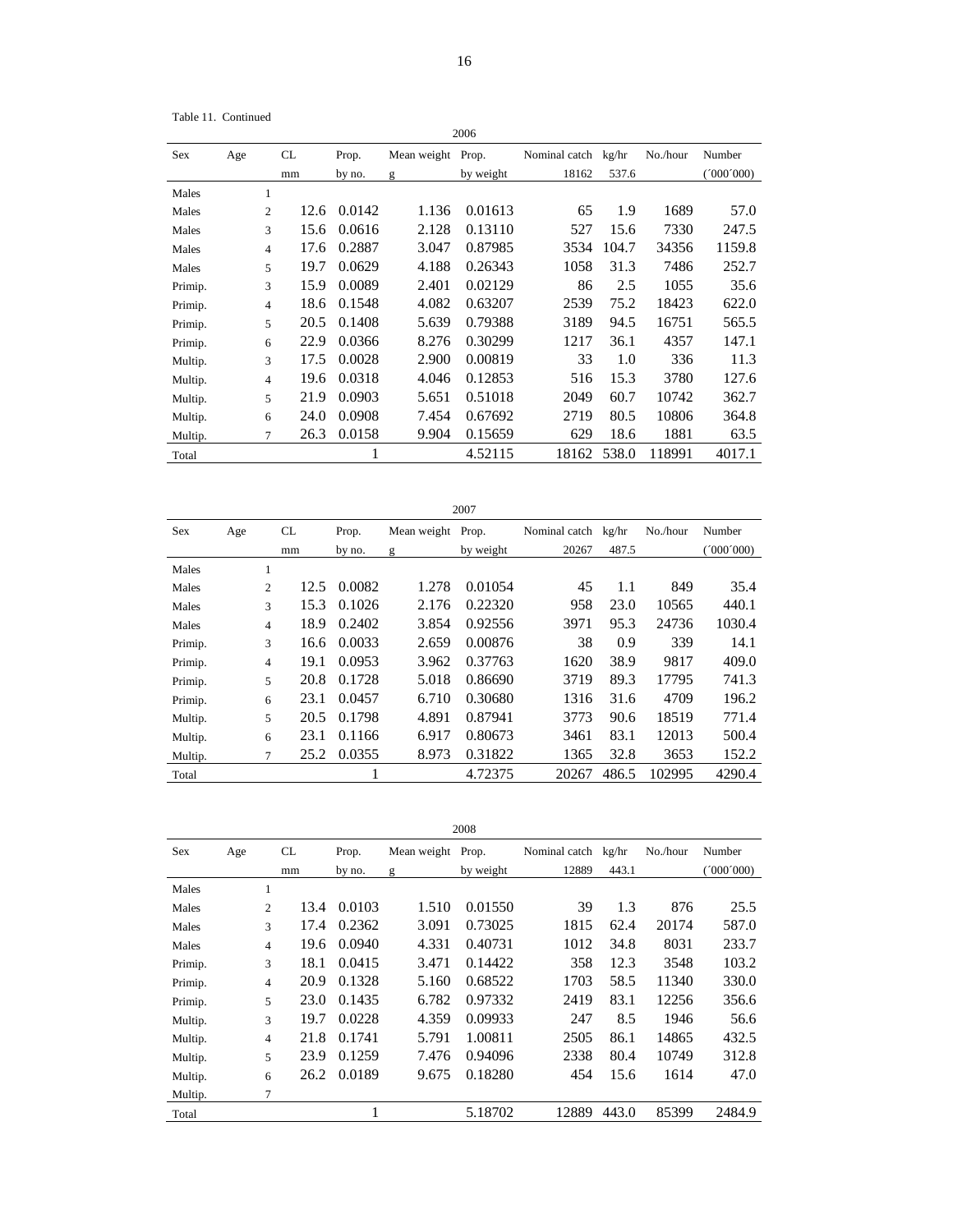| Age | 1996 | 1997 | 1998 | 1999 | 2000 | 2001 | 2002 | 2003  | 2004 | 2005 | 2006 | 2007 | 2008 |
|-----|------|------|------|------|------|------|------|-------|------|------|------|------|------|
|     |      |      |      |      |      |      | 3    | 94    |      |      |      |      |      |
| 2   | 489  | 214  | 302  | 334  | 152  | 979  | 598  | 1221  | 1390 | 325  | 57   | 35   | 25   |
| 3   | 5124 | 1700 | 1767 | 1987 | 3172 | 1311 | 5044 | 1348  | 3266 | 2112 | 294  | 454  | 747  |
| 4   | 1561 | 1764 | 2067 | 2299 | 3689 | 4197 | 1717 | 5387  | 1169 | 1843 | 1909 | 1439 | 996  |
| 5   | 451  | 347  | 659  | 1849 | 2181 | 2215 | 2080 | 2101  | 2471 | 878  | 1181 | 1513 | 669  |
| 6   | 236  | 70   | 245  | 666  | 458  | 627  | 425  | 827   | 481  | 172  | 512  | 697  | 47   |
|     |      | 6    | 27   | 8    | 22   | 85   | 17   | 12    | 3    | 28   | 64   | 152  |      |
|     | 7862 | 4103 | 5068 | 7143 | 9673 | 9413 | 9884 | 10991 | 8779 | 5359 | 4017 | 4290 | 2485 |

Table 12. Number (10<sup>6</sup>) of shrimp caught annually, based on the ageing of international samples in the period January to September (1996-05) and EU surveys samples (2006-08).

**Table 13. Shrimp Mean length (oblique carapace length mm) at age** 

| Age                           | 1996  | 1997  | 1998  | 1999  | 2000                                                                                             | 2001  | 2002              | 2003        | 2004  | 2005  | $2006*$                 | 2007  | 2008    |
|-------------------------------|-------|-------|-------|-------|--------------------------------------------------------------------------------------------------|-------|-------------------|-------------|-------|-------|-------------------------|-------|---------|
|                               |       | 10.44 |       | 6.00  |                                                                                                  |       |                   | 12.05 12.09 |       |       |                         |       |         |
| 2                             | 15.25 | 15.73 | 14.90 | 14.49 | 13.16                                                                                            |       | 15.23 15.43 15.81 |             |       |       | 14.36 15.70 12.59 12.52 |       | 13.43   |
| 3                             | 20.13 | 19.05 | 18.75 | 17.58 | 17.32                                                                                            | 17.78 |                   | 18.14 18.42 | 18.36 | 17.58 | 15.71                   | 15.29 | - 17.65 |
| 4                             | 24.79 | 23.30 | 22.09 | 21.34 | 20.49                                                                                            |       | 20.85 21.05 20.83 |             | 21.13 | 21.21 | 18.08                   | 18.93 | 20.98   |
| 5                             | 26.60 | 25.56 | 25.29 | 24.22 | 24.21                                                                                            | 23.56 | 23.77             | 24.28       | 23.62 | 24.07 | 21.00                   | 20.65 | 23.43   |
| 6                             | 28.85 | 28.33 | 26.47 | 26.42 | 26.32                                                                                            | 25.13 | 25.69             | 26.01       | 26.45 | 26.24 | 23.65                   | 23.07 | 26.19   |
| $\mathbf{u} \cdot \mathbf{u}$ |       | 29.28 | 29.07 | 29.57 | 27.64<br>$0.006 \text{ d}$ $1 \text{ d}$ $1 \text{ e}$ $1 \text{ e}$ $1 \text{ e}$ $1 \text{ e}$ | 26.93 |                   | 28.25 27.88 | 28.87 | 26.90 | 26.31                   | 25.19 |         |

\* Since 2006 the mean length at age is estimated from EU survey

**Table 14. Shrimp Mean weight at age for the period January to September based on international data base.** 

| Age | 1996  | 1997  | 1998  | 1999  | 2000  | 2001  | 2002  | 2003  | 2004  | 2005  | 2006* | 2007 | 2008   |
|-----|-------|-------|-------|-------|-------|-------|-------|-------|-------|-------|-------|------|--------|
|     |       | 0.91  |       | 0.12  |       |       | 1.01  | 1.02  |       |       |       |      |        |
| 2   | 2.07  | 3.20  | 1.92  | 1.77  | 1.33  | 2.06  | 2.14  | 2.30  | 1.72  | 2.23  | 1.14  | 1.28 | - 1.51 |
| 3   | 4.81  | 4.13  | 3.87  | 3.18  | 3.04  | 3.29  | 3.50  | 3.66  | 3.63  | 3.10  | 2.19  | 2.19 | 3.24   |
| 4   | 9.10  | 7.67  | 6.44  | 5.77  | 5.14  | 5.36  | 5.66  | 5.37  | 5.61  | 5.69  | 3.45  | 3.88 | 5.24   |
|     | 11.31 | 10.63 | 9.80  | 8.54  | 8.64  | 7.91  | 8.16  | 8.69  | 7.92  | 8.43  | 5.64  | 4.95 | 7.11   |
| 6   | 14.17 | 14.35 | 11.15 | 11.06 | 10.70 | 9.65  | 10.27 | 10.62 | 11.13 | 11.55 | 7.69  | 6.86 | 9.67   |
|     | 0.00  | 15.07 | 14.47 | 15.17 | 14.32 | 11.70 | 13.36 | 12.89 | 14.20 | 11.55 | 9.90  | 8.97 |        |

\* Since 2006 the weight at age is estimated from EU survey

**Table 15. Number of shrimp caught per hour (Standardized CPUE) annually, based on the ageing of international samples in the period January to September (1996-05) and EU surveys samples (2006-08).** 

| Ag<br>e | 1996     | 1997 | 1998 | 1999             | 2000             | 2001 | 2002       | 2003 | 2004       | 2005 | 2006                  | 2007                                                  |             | 2008 Mean |
|---------|----------|------|------|------------------|------------------|------|------------|------|------------|------|-----------------------|-------------------------------------------------------|-------------|-----------|
|         |          | 9    |      | 6                |                  |      | 23         | 667  |            |      |                       |                                                       |             |           |
|         | 2602     | 2144 | 3331 | 2660             | 1108             | 6911 | 4569       |      | 8642 12559 | 5477 | 1689                  | 849                                                   | 876         | 4109      |
|         | 2724     | 1702 | 1948 | 1583             | 2319             |      | 9257 38542 |      |            |      | 9539 29504 35615 8721 | 10904                                                 | 25668 20810 |           |
|         | 8300     | 1766 | 2280 | 1831             | 2697             |      |            |      |            |      |                       | 29627 13117 38126 10559 31076 56559 34553 34236 26300 |             |           |
|         | 2401     | 3470 | 7273 | $\frac{1473}{6}$ | $\frac{1594}{8}$ |      |            |      |            |      |                       | 15637 15896 14871 22325 14798 34979 36314 23005 17050 |             |           |
| 6       | 1254     | 703  | 2705 | 5305             | 3346             | 4426 | 3247       | 5855 | 4347       | 2905 | 15162                 | 16722                                                 | 1614        | 5199      |
|         | $\Omega$ | 61   | 303  | 61               | 162              | 598  | 128        | 87   | 24         | 478  | 1881                  | 3653                                                  |             | 620       |
|         | 4180     | 4106 | 5590 | 5691             | 7072             |      |            |      |            |      |                       | 66456 75498 77119 79318 90350 118991 102995           | 85399 74089 |           |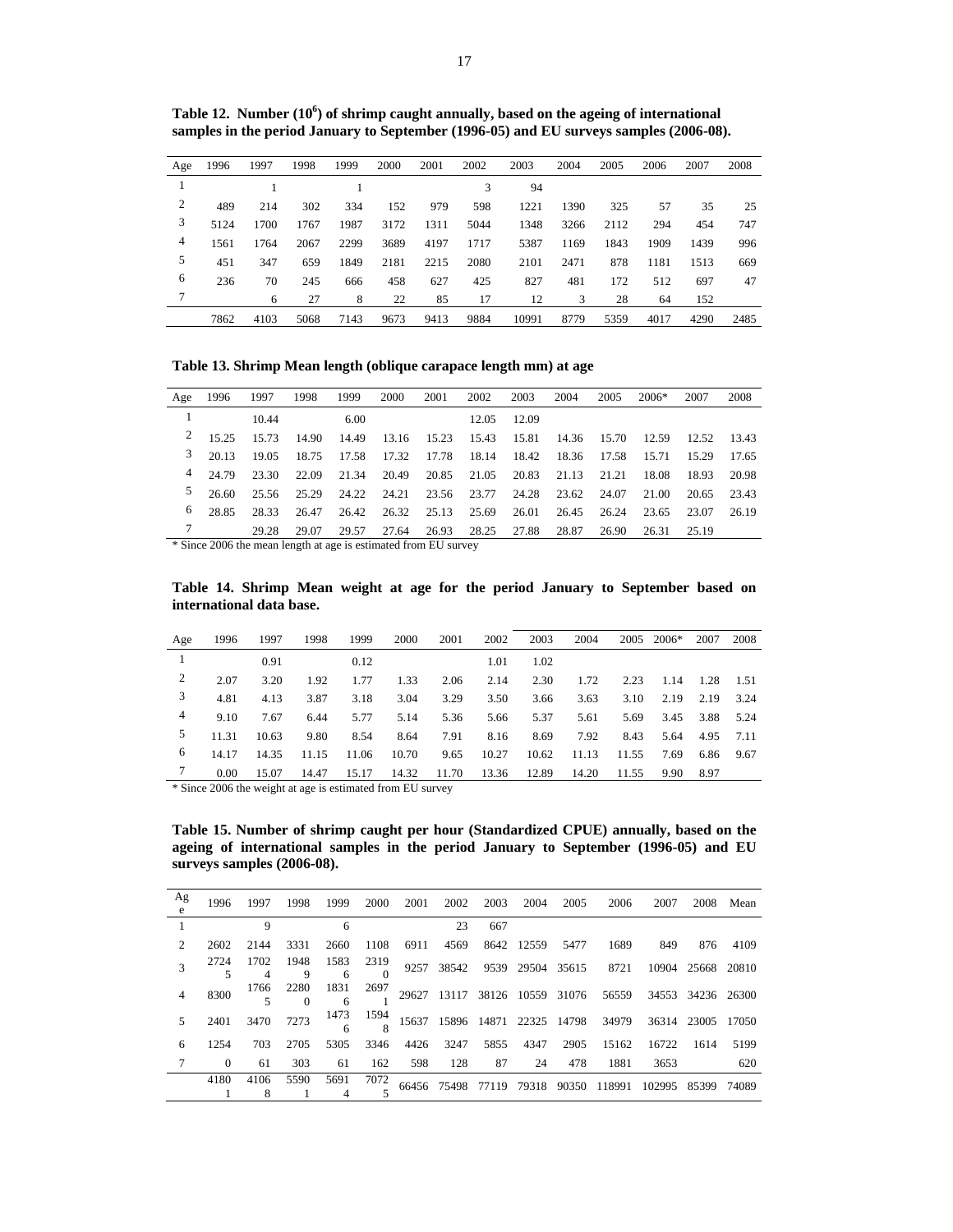| Year | EU survey      | Standarized         |
|------|----------------|---------------------|
|      | <b>Biomass</b> | <b>CPUE Kg/hour</b> |
| 1988 | 4525           |                     |
| 1989 | 1359           |                     |
| 1990 | 1363           |                     |
| 1991 | 6365           |                     |
| 1992 | 15472          |                     |
| 1993 | 6923           | 254.7               |
| 1994 | 2945           | 144.9               |
| 1995 | 4857           | 159.1               |
| 1996 | 5132           | 131.3               |
| 1997 | 4885           | 127.6               |
| 1998 | 11444          | 180.0               |
| 1999 | 13669          | 220.8               |
| 2000 | 10172          | 231.5               |
| 2001 | 13336          | 189.8               |
| 2002 | 17091          | 213.0               |
| 2003 | 11589          | 254.1               |
| 2004 | 12081          | 229.6               |
| 2005 | 14381          | 292.6               |
| 2006 | 11359          | 384.4               |
| 2007 | 12843          | 367.1               |
| 2008 | 8630           | 344.5               |
| 2009 | 1764           |                     |

**Table 16.- Female biomass Indices from the EU survey, and the commercial fishery standardized CPUE.** 

**Table 17.- Shrimp Female biomass Indexes from the EU survey, Annual, partial commercial catches from January to May and its percentage in the annual commercial catches as are reported to the NAFO Statland 21B.** 

| Year | Shrimp female biomass (t) | Commercial catches (t) |         |      |  |  |
|------|---------------------------|------------------------|---------|------|--|--|
|      | <b>EU Survey Index</b>    | Annual                 | Jan-May | $\%$ |  |  |
| 1994 | 2945                      | 21537                  | 6318    | 29%  |  |  |
| 1995 | 4857                      | 33071                  | 7481    | 23%  |  |  |
| 1996 | 5132                      | 44615                  | 14881   | 33%  |  |  |
| 1997 | 4885                      | 23221                  | 6732    | 29%  |  |  |
| 1998 | 11444                     | 30035                  | 7956    | 26%  |  |  |
| 1999 | 13669                     | 43144                  | 11548   | 27%  |  |  |
| 2000 | 10172                     | 48734                  | 18673   | 38%  |  |  |
| 2001 | 13336                     | 50755                  | 17377   | 34%  |  |  |
| 2002 | 17091                     | 42965                  | 14912   | 35%  |  |  |
| 2003 | 11589                     | 57530                  | 19198   | 33%  |  |  |
| 2004 | 12081                     | 36509                  | 9133    | 25%  |  |  |
| 2005 | 14381                     | 26688                  | 11592   | 43%  |  |  |
| 2006 | 11359                     | 14065                  | 6467    | 46%  |  |  |
| 2007 | 12843                     | 15131                  | 2610    | 17%  |  |  |
| 2008 | 8630                      | 2832                   | 1098    | 39%  |  |  |
|      |                           |                        |         |      |  |  |

Average 32%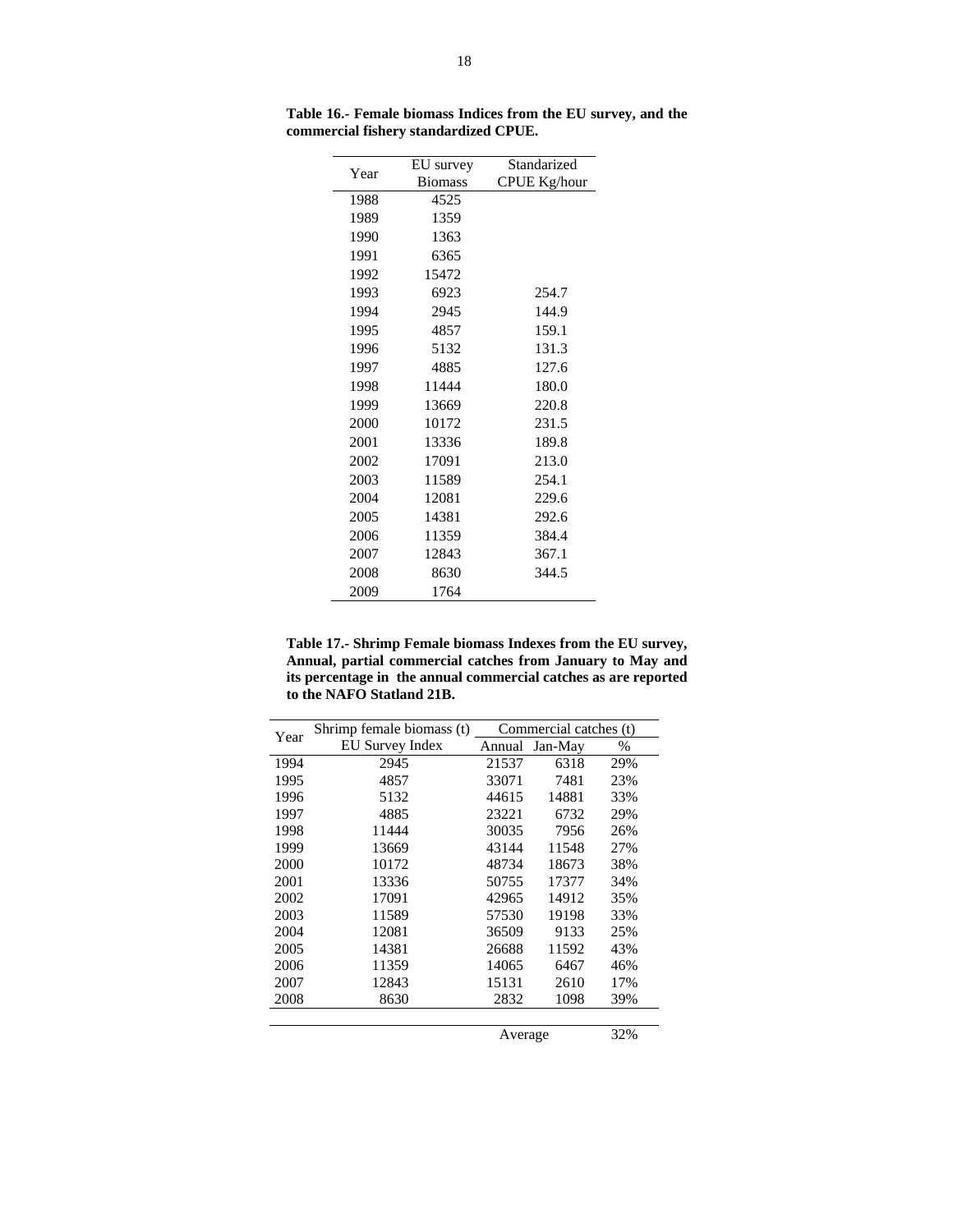

Fig.1. Shrimp in Div. 3M: catch.





Fig. 2. Coefficient of variation around the annual mean CPUE.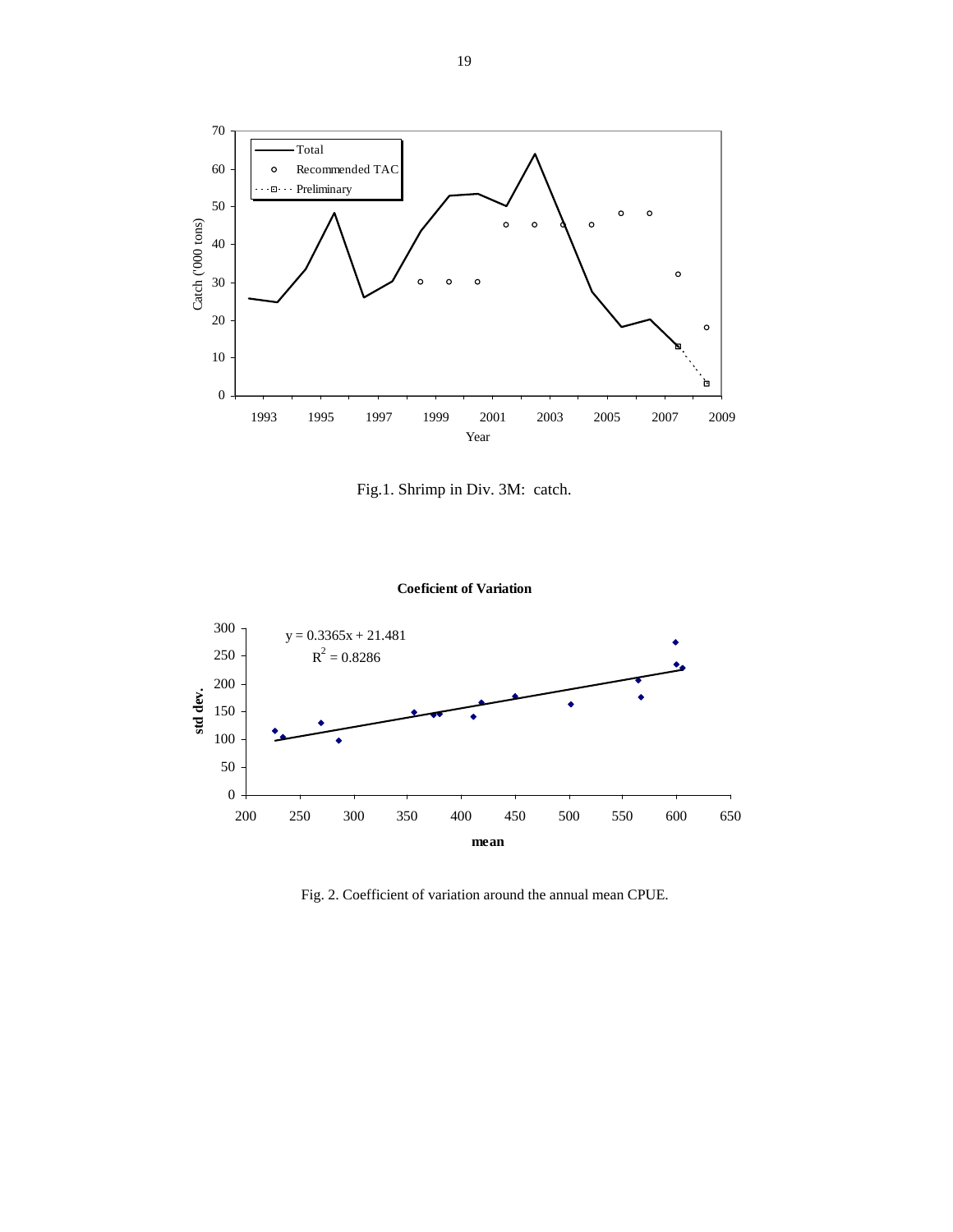

Fig.3. Plots of the generalized linear model of CPUE predicted by year, vessel, month and gear.



Fig. 4. Standardized CPUE series for shrimp in 3M Division, scaled to CPUE in 1993 with approximate 95% confidence limits.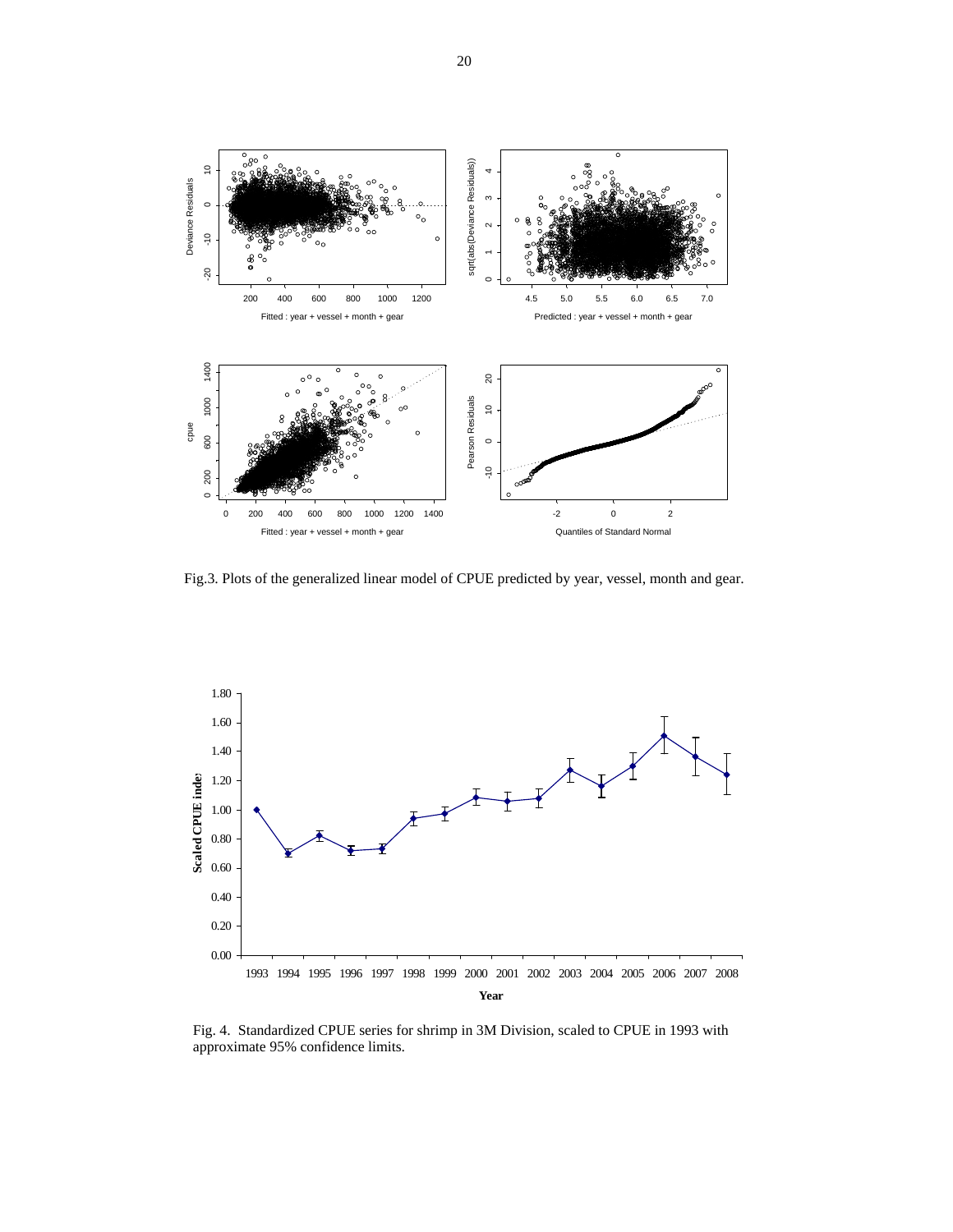

Fig. 5. Exploitation rates as nominal catch divided by the EU survey biomass index of the same year.



Fig. 6. Relationship from the EU Survey between the number of age 2 estimated and the number of age 3 and older one year later .



Fig. 7. No./hour of 2 year olds in the commercial fishery and standardized kg/hour (CPUE 3+) lagged by 2 years.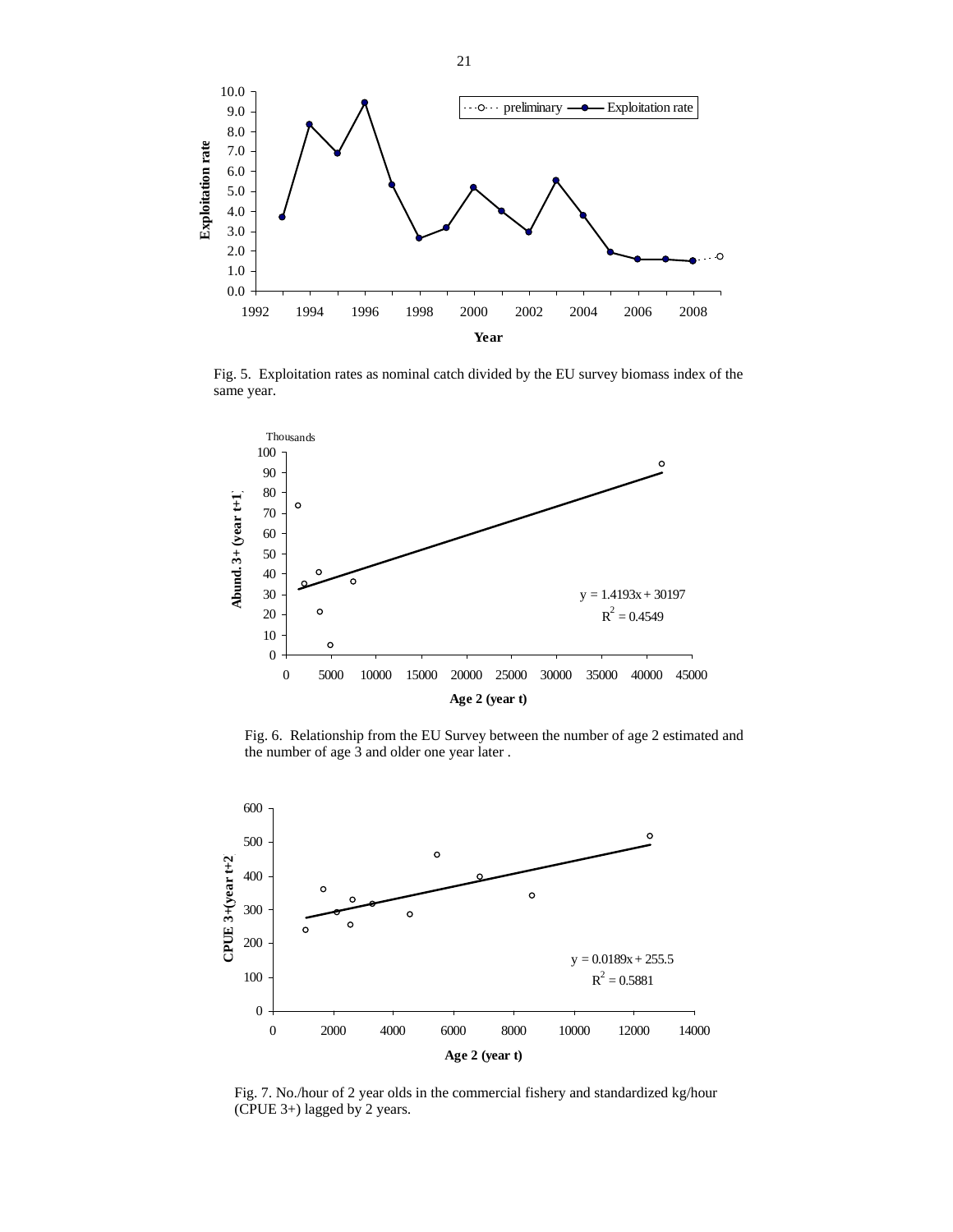

Fig. 8. Recruitment indices (number of 2 years old) from the commercial fishery and EU Survey. Each series was standardized to its mean.



Fig. 9. Shrimp in Div. 3M: female biomass index from EU surveys, 1988-2009.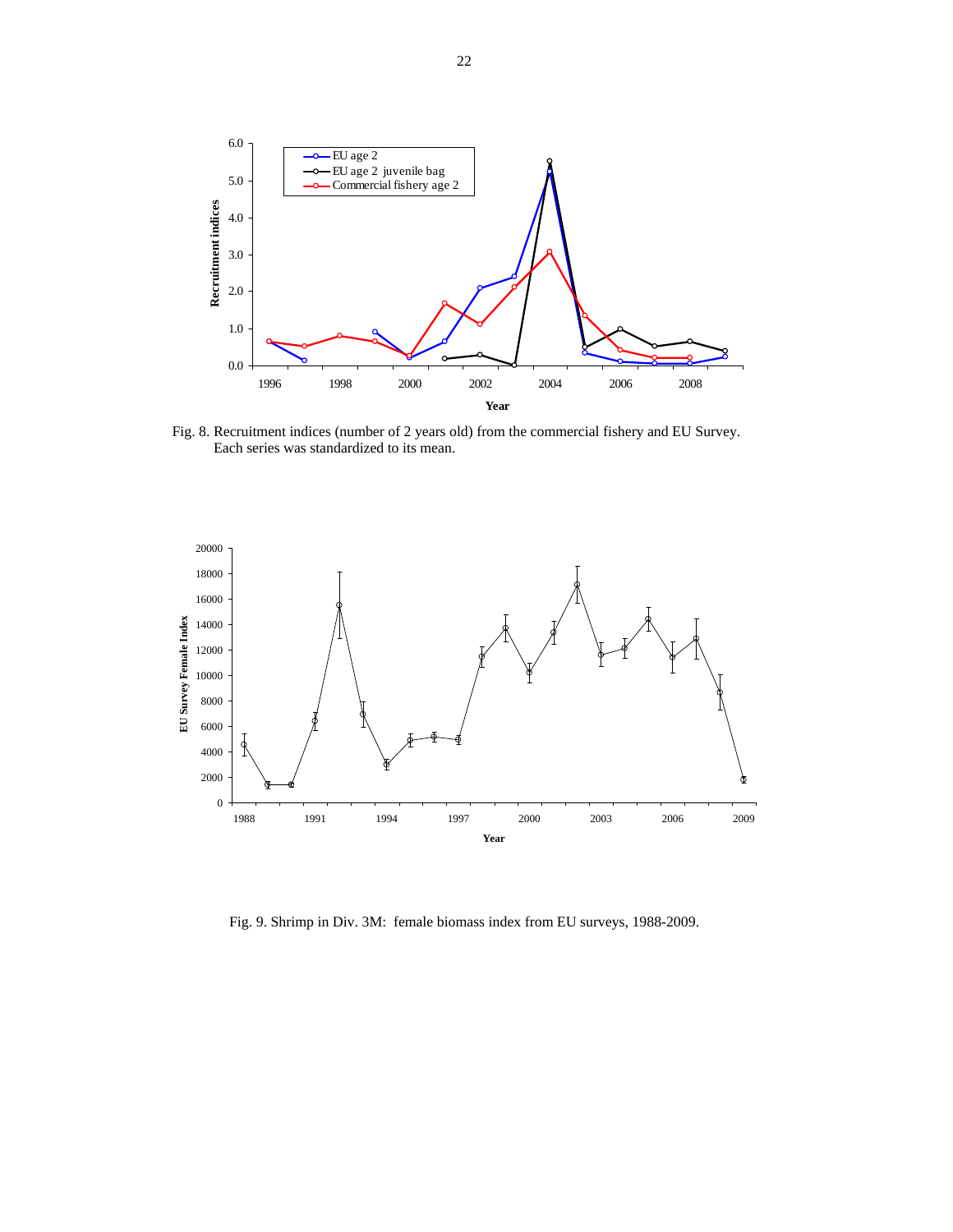



Figure 10. **A**) EU survey cod biomass (blcak line) and female shrimp biomass (red line) in the years 1988-2009 on Flemish Cap. **B**) Relationship from cod biomass and female shrimp biomass from EU Survey indexes estimated in the years 1988-2009 on Flemish Cap.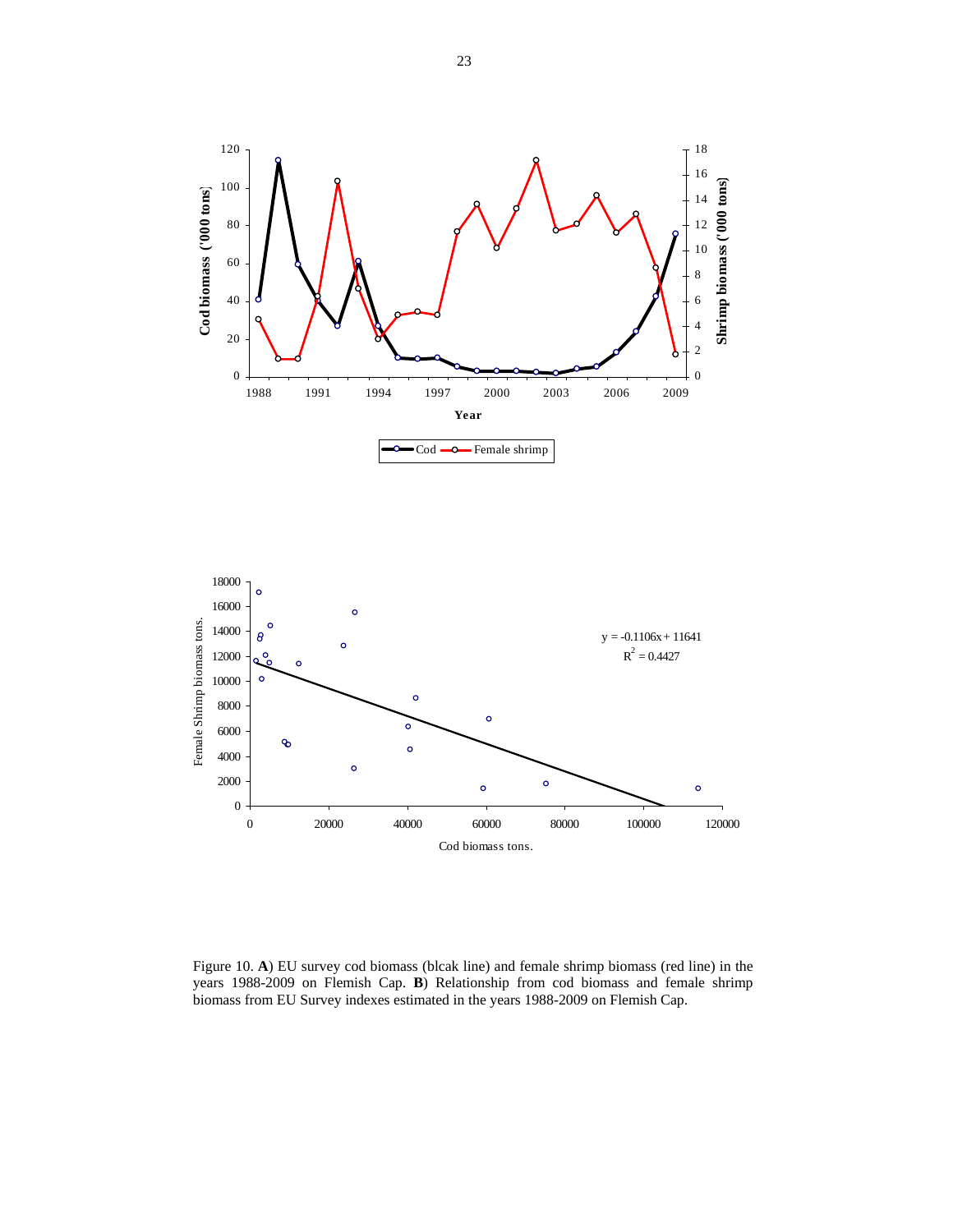

Fig. 11. Shrimp in Div. 3M: standardized female CPUE, 1993-2008. The series was standardized to the mean of the series.



Fig. 12. Catch plotted against female biomass index from EU survey. Line denoting *Blim* is drawn where biomass is 85% lower than the maximum point in 2002. The preliminary female biomass index for 2009 is estimated at 1764 t to 10 October 2009 and is shown by the arrow on the x-axis.